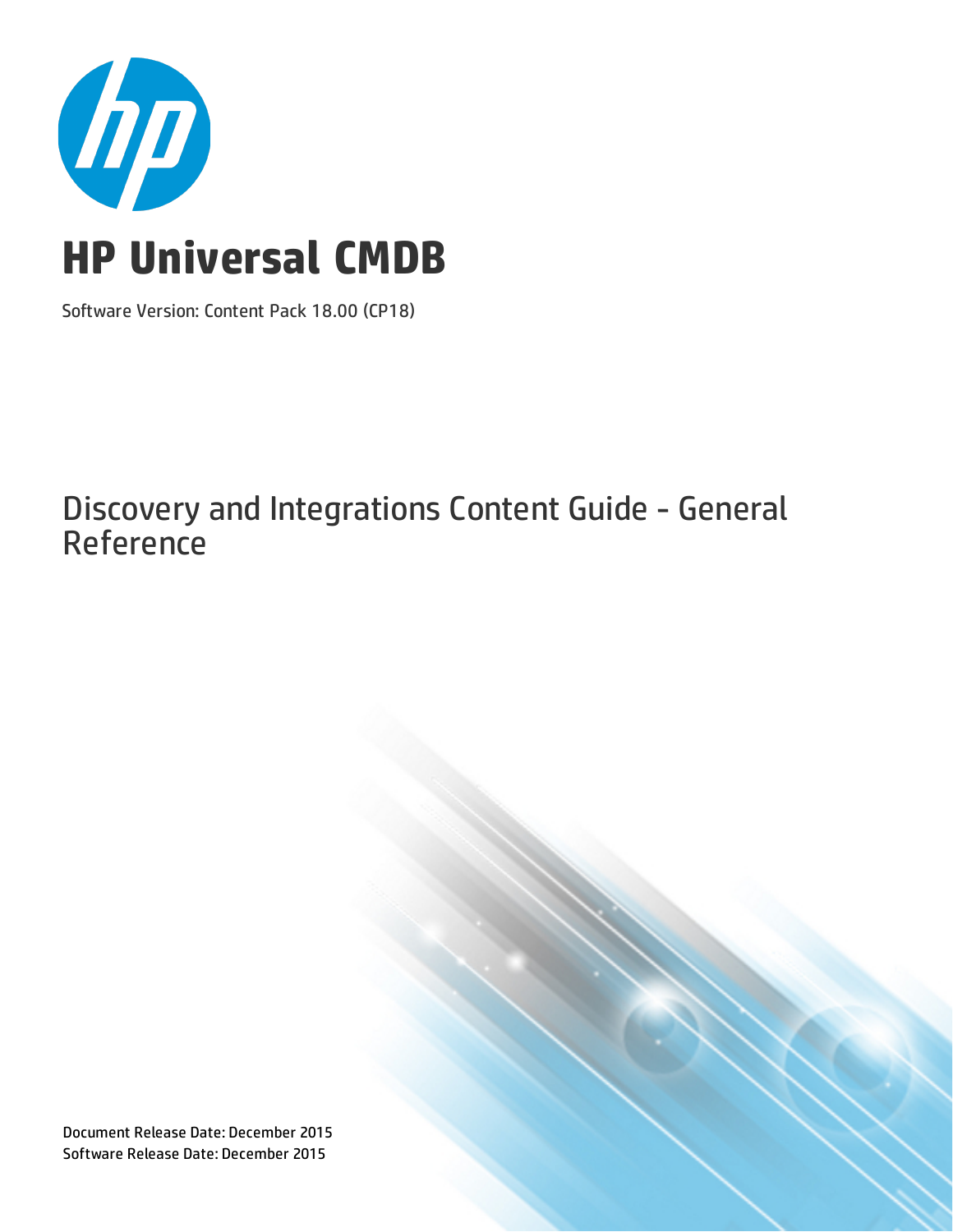### Legal Notices

#### **Warranty**

The only warranties for HP products and services are set forth in the express warranty statements accompanying such products and services. Nothing herein should be construed as constituting an additional warranty. HP shall not be liable for technical or editorial errors or omissions contained herein.

The information contained herein is subject to change without notice.

### Restricted Rights Legend

Confidential computer software. Valid license from HP required for possession, use or copying. Consistent with FAR 12.211 and 12.212, Commercial Computer Software, Computer Software Documentation, and Technical Data for Commercial Items are licensed to the U.S. Government under vendor's standard commercial license.

### Copyright Notice

© 2002 - 2015 Hewlett-Packard Development Company, L.P.

### Trademark Notices

Adobe™ is a trademark of Adobe Systems Incorporated.

Microsoft® and Windows® are U.S. registered trademarks of Microsoft Corporation.

UNIX® is a registered trademark of The Open Group.

### Documentation Updates

The title page of this document contains the following identifying information:

- Software Version number, which indicates the software version.
- <sup>l</sup> Document Release Date, which changes each time the document is updated.
- Software Release Date, which indicates the release date of this version of the software.

To check for recent updates or to verify that you are using the most recent edition of a document, go to: <https://softwaresupport.hp.com/>.

This site requires that you register for an HP Passport and to sign in. To register for an HP Passport ID, click **Register** on the HP Support site or click **Create an Account** on the HP Passport login page.

You will also receive updated or new editions if you subscribe to the appropriate product support service. Contact your HP sales representative for details.

### **Support**

Visit the HP Software Support site at: [https://softwaresupport.hp.com](https://softwaresupport.hp.com/).

This website provides contact information and details about the products, services, and support that HP Software offers.

HP Software online support provides customer self-solve capabilities. It provides a fast and efficient way to access interactive technical support tools needed to manage your business. As a valued support customer, you can benefit by using the support website to:

- **.** Search for knowledge documents of interest
- Submit and track support cases and enhancement requests
- **.** Download software patches
- Manage support contracts
- Look up HP support contacts
- Review information about available services
- Enter into discussions with other software customers
- Research and register for software training

Most of the support areas require that you register as an HP Passport user and to sign in. Many also require a support contract. To register for an HP Passport ID, click **Register** on the HP Support site or click **Create an Account** on the HP Passport login page.

To find more information about access levels, go to: <https://softwaresupport.hp.com/web/softwaresupport/access-levels>.

**HP Software Solutions Now** accesses the HPSW Solution and Integration Portal website. This site enables you to explore HP Product Solutions to meet your business needs, includes a full list of Integrations between HP Products, as well as a listing of ITIL Processes. The URL for this website is <http://h20230.www2.hp.com/sc/solutions/index.jsp>.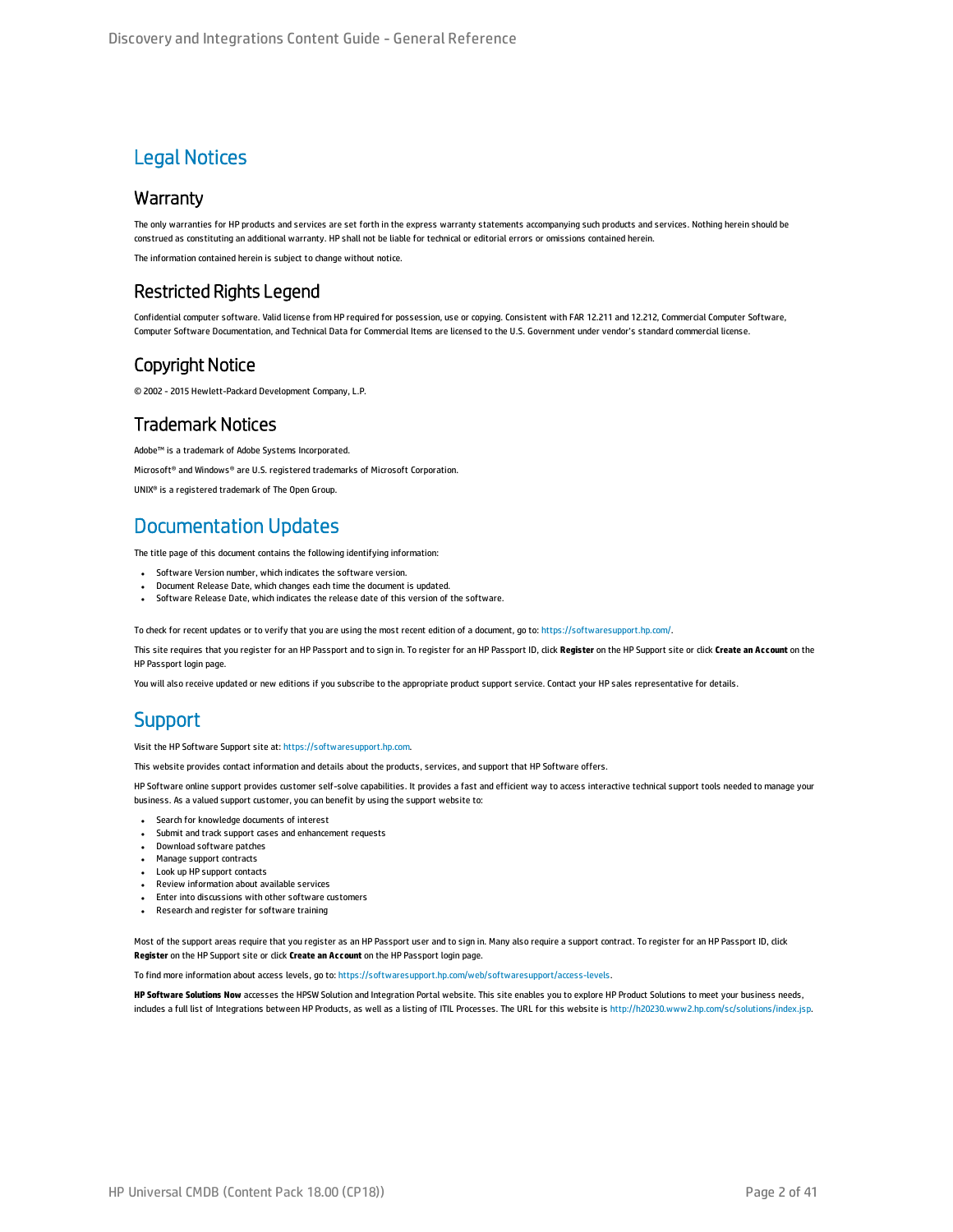## **Contents**

| Chapter 4: How to Run HPCmd from Windows Server 2008, 2008 R2, 2012, and      |  |
|-------------------------------------------------------------------------------|--|
|                                                                               |  |
|                                                                               |  |
|                                                                               |  |
|                                                                               |  |
|                                                                               |  |
|                                                                               |  |
| How to Create an SSH Connection Based on Public/Private Keys Pair 34          |  |
| How to Enable Support for the AES256-CBC and AES256-CTR Encryption Ciphers 36 |  |
|                                                                               |  |
|                                                                               |  |
|                                                                               |  |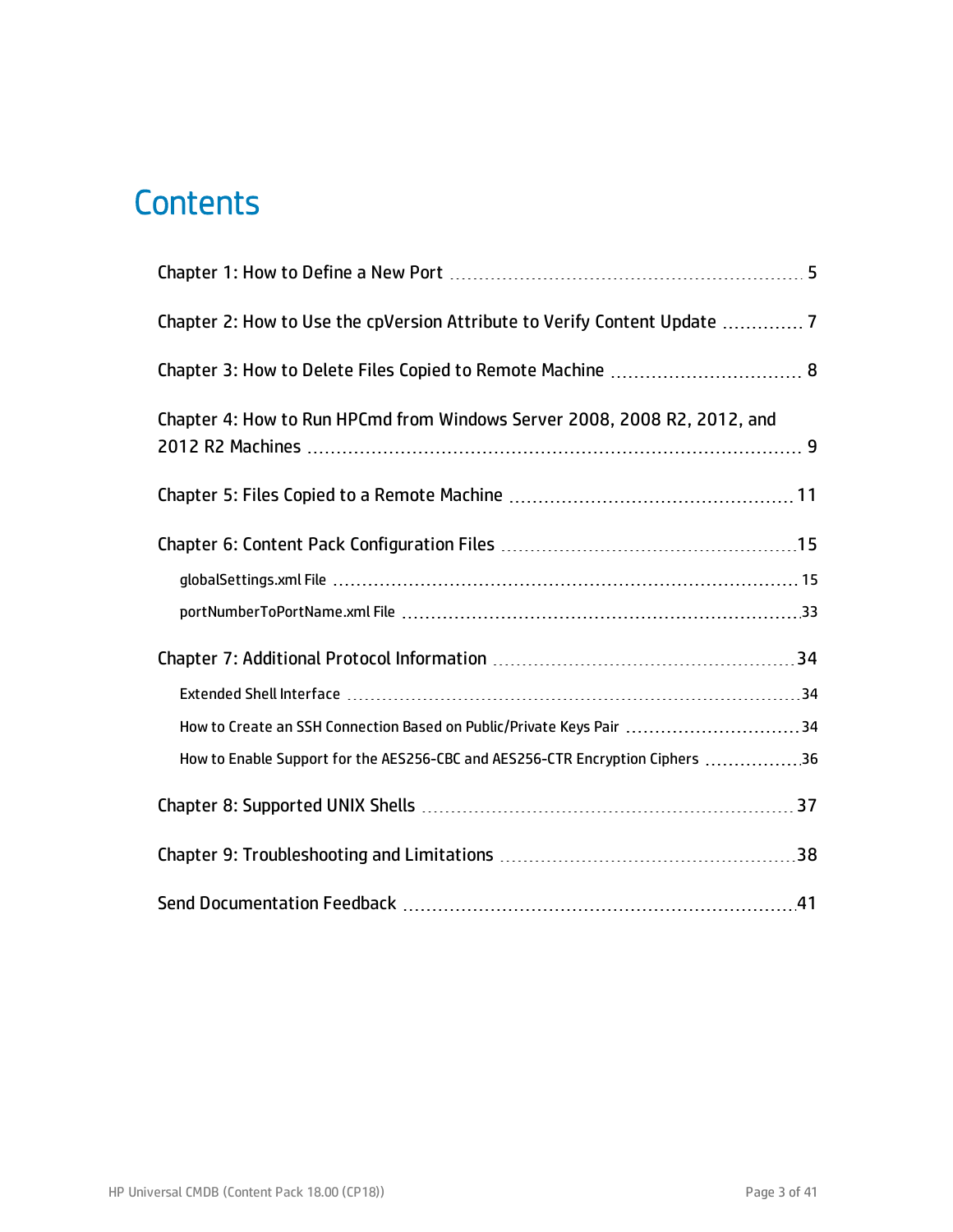Discovery and Integrations Content Guide - General Reference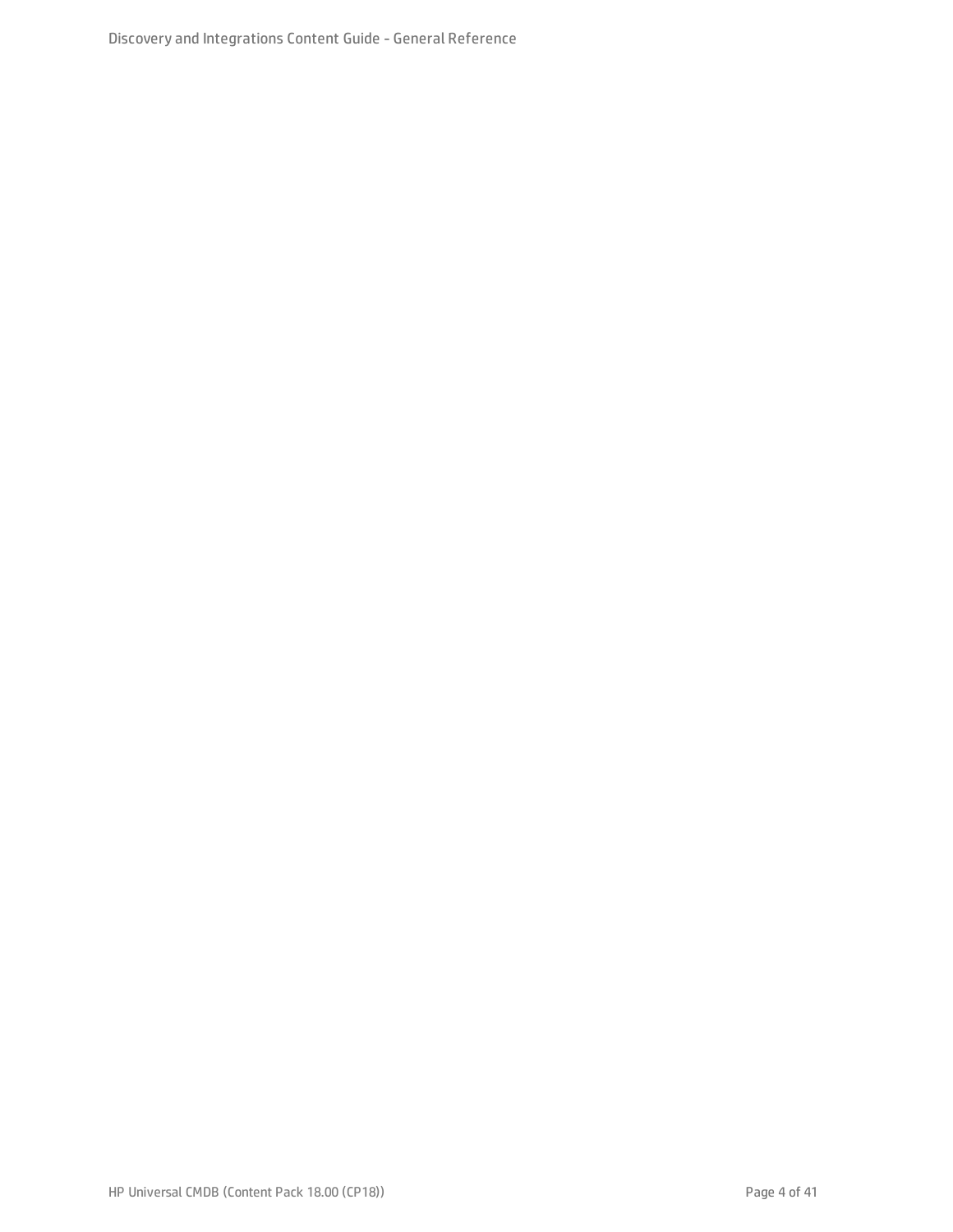## <span id="page-4-0"></span>Chapter 1: How to Define a New Port

Edit the **portNumberToPortName.xml** file to define a new port:

1. In the Adapter Management window (**Managers > Data Flow Management > Adapter Management**), search for the portNumberToPortName.xml file: click the **Find resource** button and enter **portNumberToPortName.xml** in the **Name** box. Click **Find Next**, then click **Close**.

The file is selected in the Resources pane and the file contents are displayed in the View pane.

For details about this file, see ["portNumberToPortName.xml](#page-32-0) File" on page 33.

2. Add another row to the file and make changes to the parameters:

<portInfo portProtocol="xxx" portNumber="xxx" portName="xxx" discover="0" cpVersion="xx"/>

| <b>Parameter</b> | <b>Description</b>                                                                                                                                                                                                                                                                                                                                                                                            |
|------------------|---------------------------------------------------------------------------------------------------------------------------------------------------------------------------------------------------------------------------------------------------------------------------------------------------------------------------------------------------------------------------------------------------------------|
| portProtocol     | The network protocol used for discovery (udp or tcp).                                                                                                                                                                                                                                                                                                                                                         |
| portNumber       | The port number to be discovered.                                                                                                                                                                                                                                                                                                                                                                             |
|                  | This attribute may be a number or a range. Ranges may be separated by commas<br>or dashes or both. For example: "10, 21, 45", "10-21", or "10-21, 45, 110".                                                                                                                                                                                                                                                   |
| portName         | The name that is to be displayed for this port.                                                                                                                                                                                                                                                                                                                                                               |
| discover         | 1. This port must be discovered.                                                                                                                                                                                                                                                                                                                                                                              |
|                  | <b>0</b> : This port should not be discovered.                                                                                                                                                                                                                                                                                                                                                                |
| cpVersion        | Use this parameter when you want to export the <b>portNumberToPortName.xml</b><br>file to another UCMDB system with the Package Manager. If the<br>portNumberToPortName.xml file on the other system includes ports for this<br>application but does not include the new port you want to add, the cpVersion<br>attribute ensures that the new port information is copied to the file on the other<br>system. |
|                  | The cpVersion value must be greater than the value that appears in the root of<br>the portNumberToPortName.xml file.                                                                                                                                                                                                                                                                                          |
|                  | For example, if the root cpVersion value is 3:                                                                                                                                                                                                                                                                                                                                                                |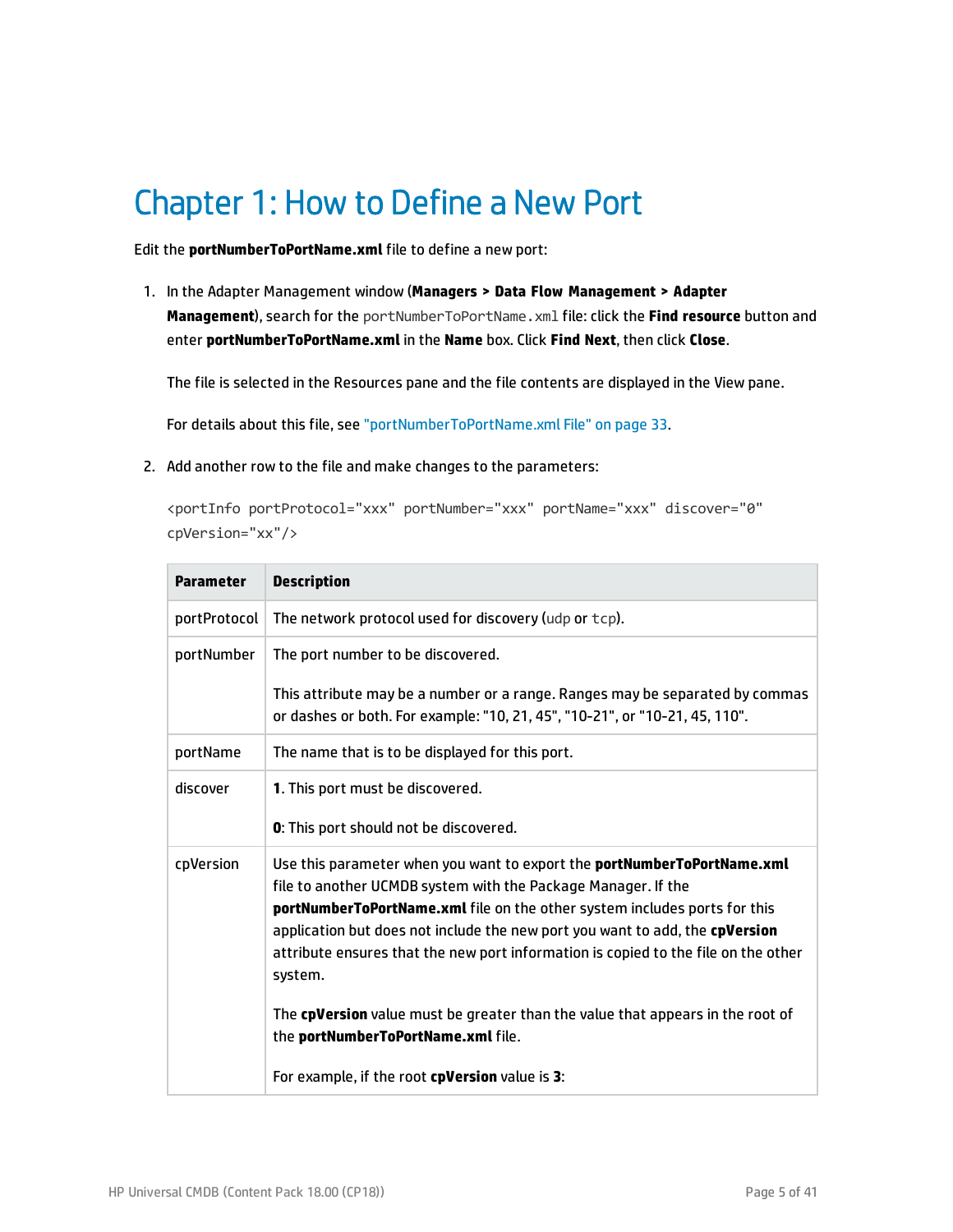Discovery and Integrations Content Guide - General Reference Chapter 1: How to Define a New Port

| <b>Parameter</b> | <b>Description</b>                                                                                                                                               |
|------------------|------------------------------------------------------------------------------------------------------------------------------------------------------------------|
|                  | <portlist <br="" parserclassname="com.hp.ucmdb.discovery.&lt;br&gt;library.communication.downloader.cfgfiles. KnownPortsConfigFile">cpVersion="3"&gt;</portlist> |
|                  | the new port entry must include a <b>cpVersion</b> value of <b>4</b> :                                                                                           |
|                  | <portinfo <br="" portname="A1" portnumber="1" portprotocol="udp">discover="0" cpVersion="4"/&gt;</portinfo>                                                      |
|                  | <b>Note:</b> If the root <b>cpVersion</b> value is missing, you can add any non-negative<br>number to the new port entry.                                        |
|                  | This parameter is also needed during Content Pack upgrade. For details, see "How<br>to Use the cpVersion Attribute to Verify Content Update" on page 7.          |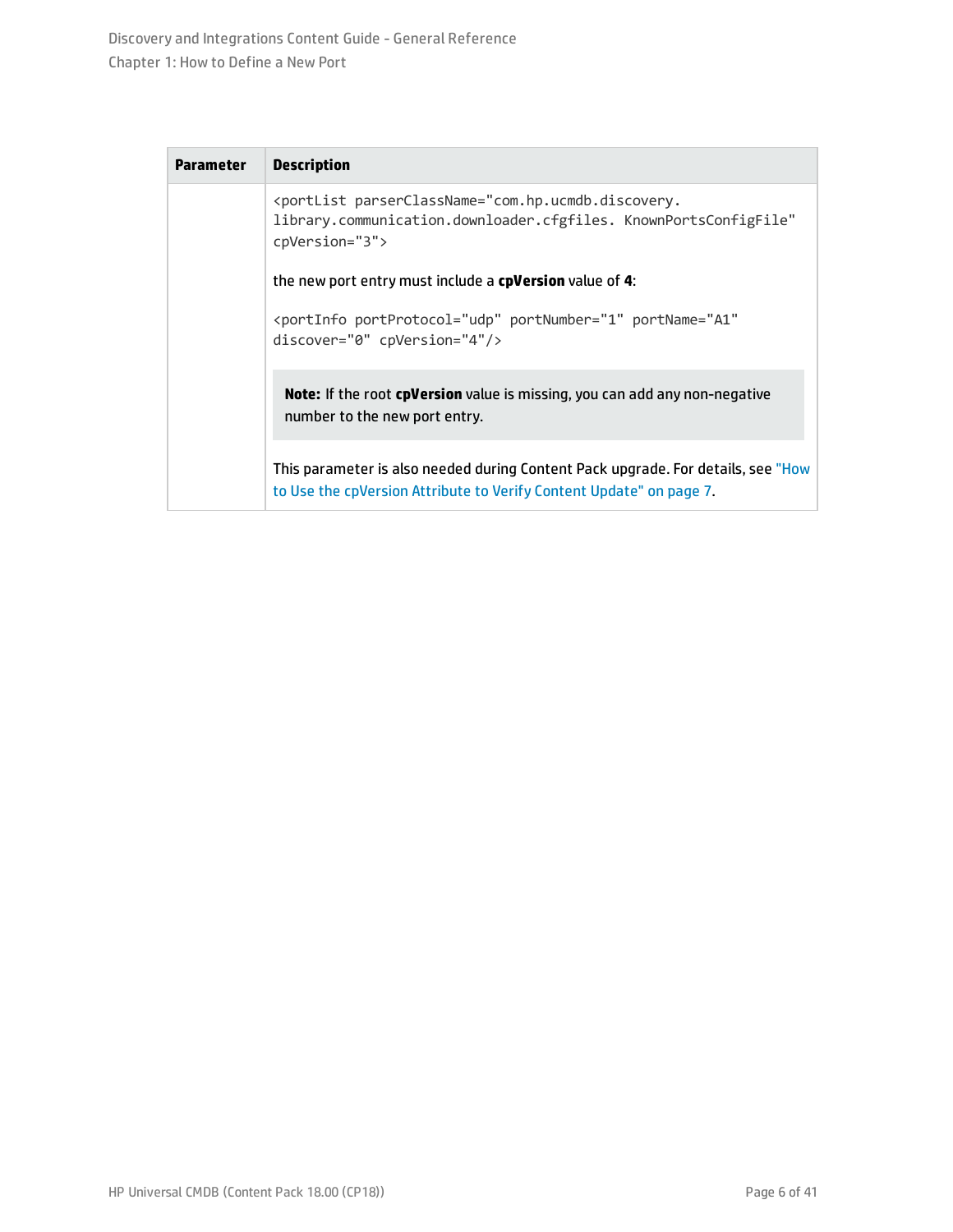# <span id="page-6-0"></span>Chapter 2: How to Use the cpVersion Attribute to Verify Content Update

The **cpVersion** attribute is included in the portNumberToPortName.xml file, and indicates in which Content Pack release a port has been discovered. For example, the following code defines that the LDAP port 389 has been discovered in Content Pack 11.00:

```
<portInfo portProtocol="tcp" portNumber="389" portName="ldap" discover="11"
cpVersion="11"/>
```
During a Content Pack upgrade, DFM uses this attribute to perform a smart merge between the existing portNumberToPortName.xml file (which may include user-defined ports) and the new file. Entries previously added by the user are not removed and entries previously deleted by the user are not added.

For details about the **portNumberToPortName.xml** file, see ["portNumberToPortName.xml](#page-32-0) File" on [page 33](#page-32-0).

#### **To verify that a Content Pack is successfully deployed:**

- 1. Install the latest Service Pack release.
- 2. Start the UCMDB Server.
- 3. Verify that all services are running. For details, see the section about HP Universal CMDB Services in the *HP Universal CMDB Administration Guide*.
- 4. Install and deploy the latest Content Pack release. For details, refer to the Content Pack installation guide.
- 5. In the Adapter Management window, access the **portNumberToPortName.xml** file.
- 6. Verify that no user-defined ports have been deleted and that any ports deleted by the user have not been added.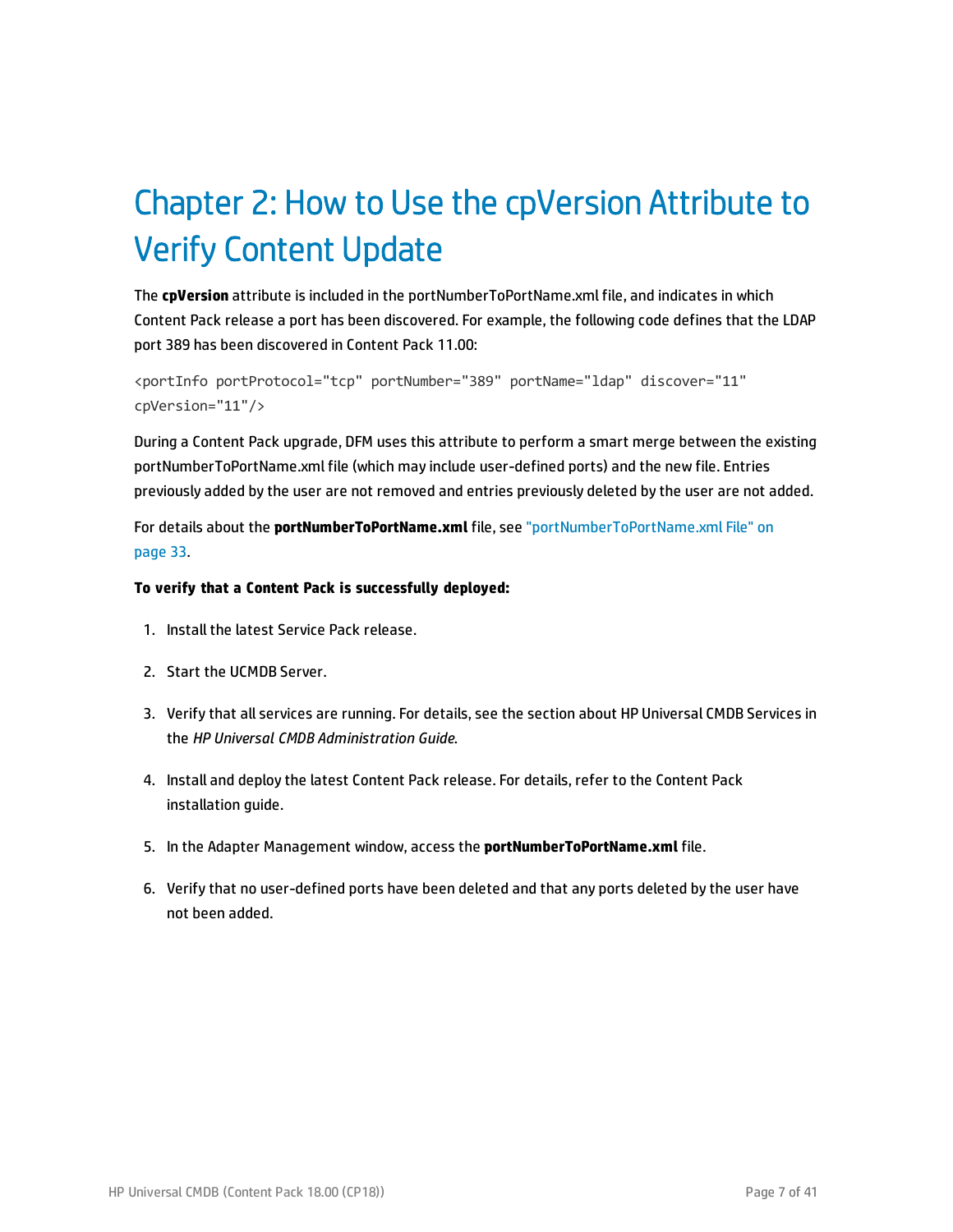# <span id="page-7-0"></span>Chapter 3: How to Delete Files Copied to Remote **Machine**

During discovery, the Data Flow Probe copies files to a remote Windows machine. For details, see ["Files](#page-10-0) Copied to a Remote [Machine"](#page-10-0) on page 11.

#### **To configure DFM to delete files copied to the destination machine after discovery is finished:**

- 1. Access the **globalSettings.xml** file: **Adapter Management > AutoDiscoveryContent > Configuration Files**.
- 2. Locate the **removeCopiedFiles** parameter.
	- <sup>o</sup> **true**. The files are deleted.
	- <sup>o</sup> **false**. The files are not deleted.
- 3. Save the file.

#### **To control HPCmd behavior:**

- 1. In the **globalSettings.xml** file, locate the **NtcmdAgentRetention** parameter.
- 2. Enter one of the following:
	- <sup>o</sup> **0**. (The default) Unregister the service and delete the remote executable file. (**Unregister**: stop the service and remove it from the remote machine, so that it is no longer listed in the list of services.)
	- <sup>o</sup> **1**. Unregister the service, but leave the executable file on the file system.
	- <sup>o</sup> **2**. Leave the service running, and leave the executable file on the file system.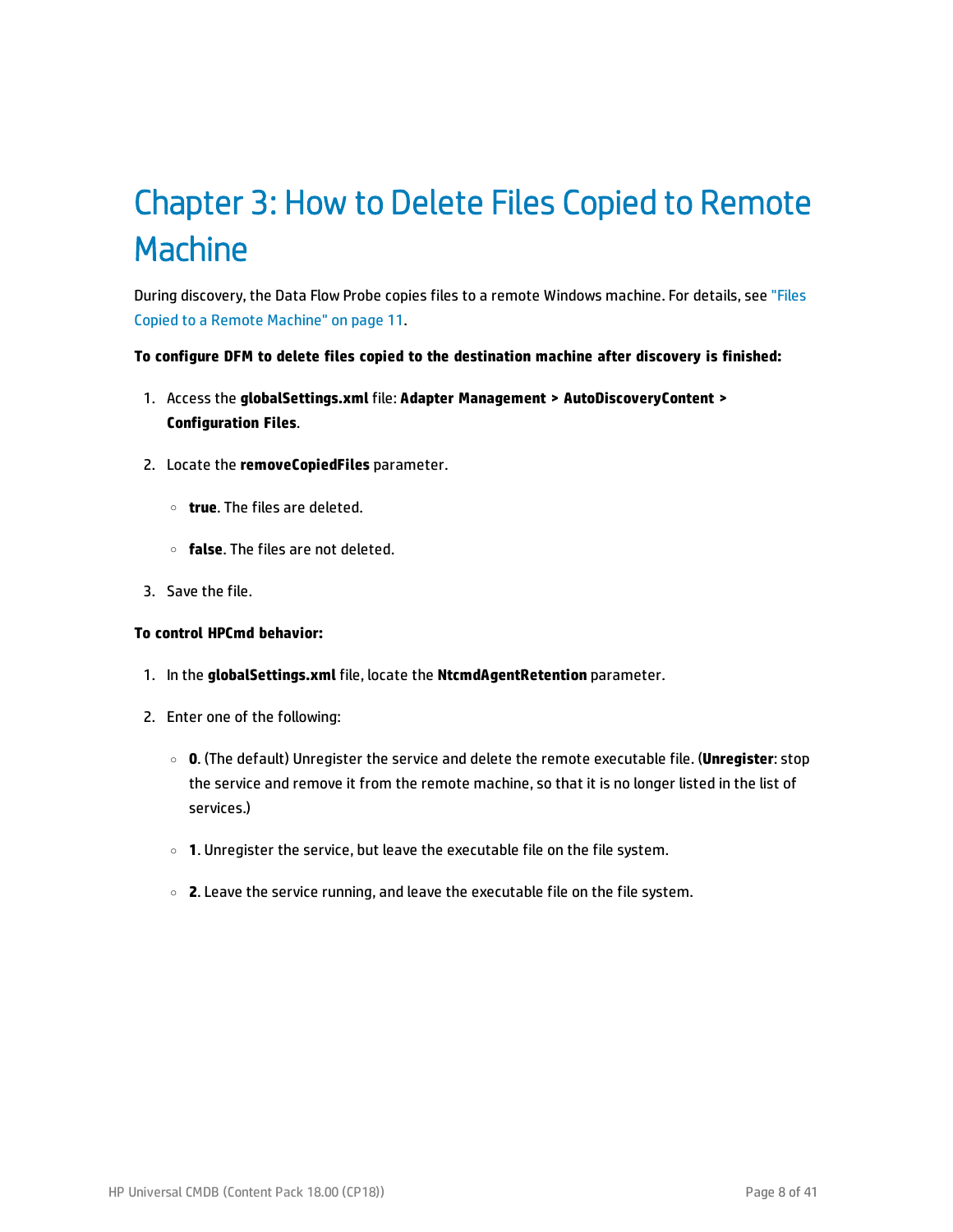# <span id="page-8-0"></span>Chapter 4: How to Run HPCmd from Windows Server 2008, 2008 R2, 2012, and 2012 R2 Machines

Perform the following to ensure that HPCmd functions properly when the Probe is installed on a Windows Server 2008, 2008 R2, 2012, or 2012 R2 machine:

- 1. Stop the Probe.
- 2. Open the standard Windows Registry Editor application by running the **regedit** executable.
- 3. In the Registry Editor navigate to the following registry key:

#### **HKEY\_LOCAL\_MACHINE\SYSTEM\CurrentControlSet\Control**

- 4. Under this key there should be a **REG\_DWORD** parameter **SCMApiConnectionParam**
	- a. If this is missing, add a new **REG\_DWORD** parameter **SCMApiConnectionParam** and set its value to 0x80000000.
	- b. If this value is already available in the registry, combine it with the 0x80000000 mask (using bitwise OR). For example, if there was a value 0x1 in there, you need to set this value to 0x80000001.

**Note:** To run HPCmd from a Windows 2008 machine **with UAC enabled**, also perform the following additional steps. **Do not perform these steps for a Windows Server 2008 R2, 2012, or 2012 R2 machine.**

- 5. Locate the **wrapper.exe** file, in the **hp\UCMDB\DataFlowProbe\bin** directory.
- 6. Right-click the **wrapper.exe** file, and select **Properties**.
- 7. In the **Compatibility** tab:
	- a. Select **Compatibility mode**.
	- b. Select **Run this program in compatibility for**: **Windows XP (Service Pack 2)**.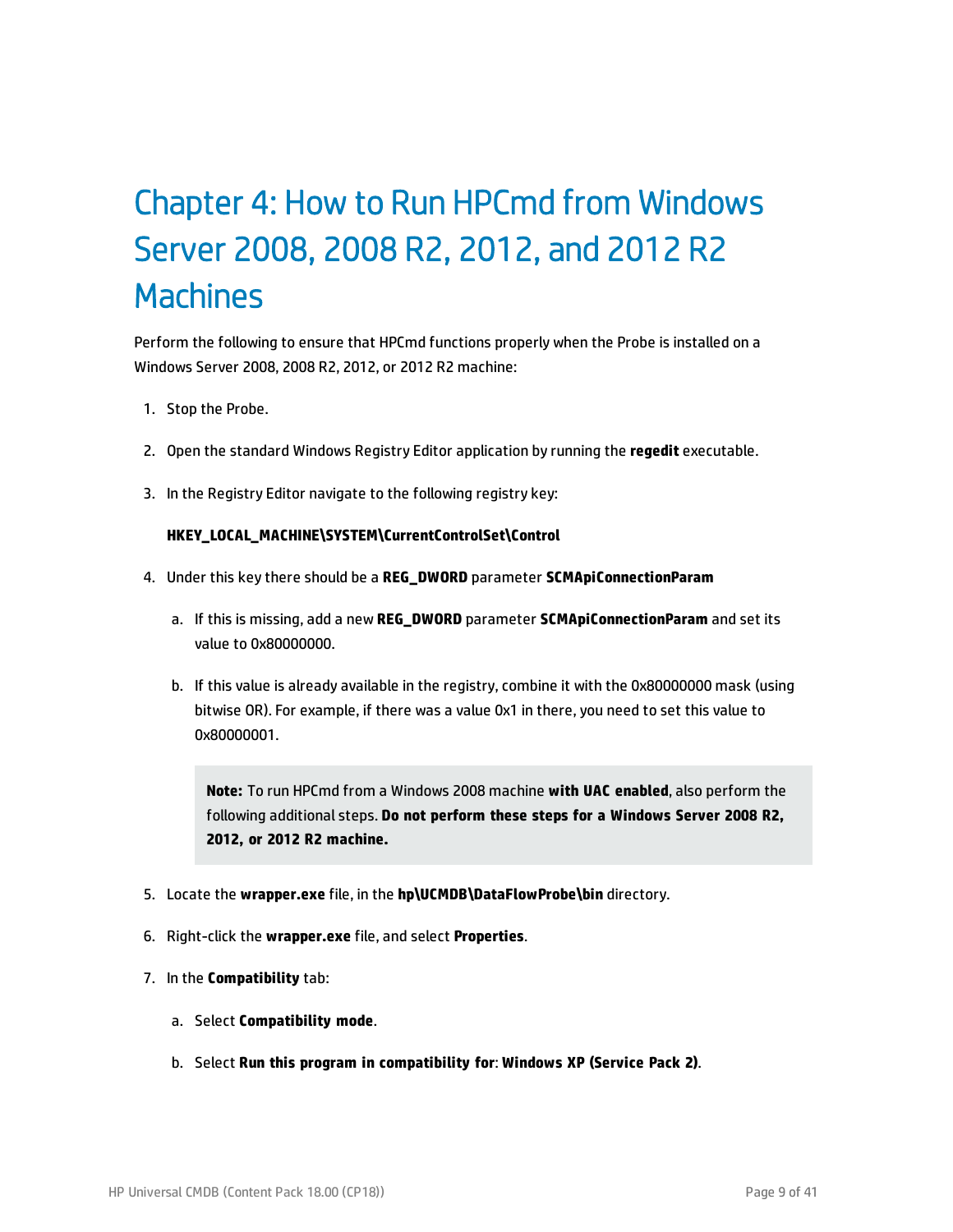Discovery and Integrations Content Guide - General Reference Chapter 4: How to Run HPCmd from Windows Server 2008, 2008 R2, 2012, and 2012 R2 Machines

#### c. Select **Run this program as administrator**.

#### 8. Start the Probe.

**Note:** HPCmd uses DCOM protocol for connecting to remote machines. The DCOM protocol requires that the following ports are open: **135**, **137**, **138,** and **139**. In addition it uses arbitrary ports between **1024** and **65535**, but there are ways to restrict the port range used by WMI/DCOM/RPC. For information about configuring DCOM to work with firewalls, see [http://support.microsoft.com/kb/154596/en-us.](http://support.microsoft.com/kb/154596/en-us)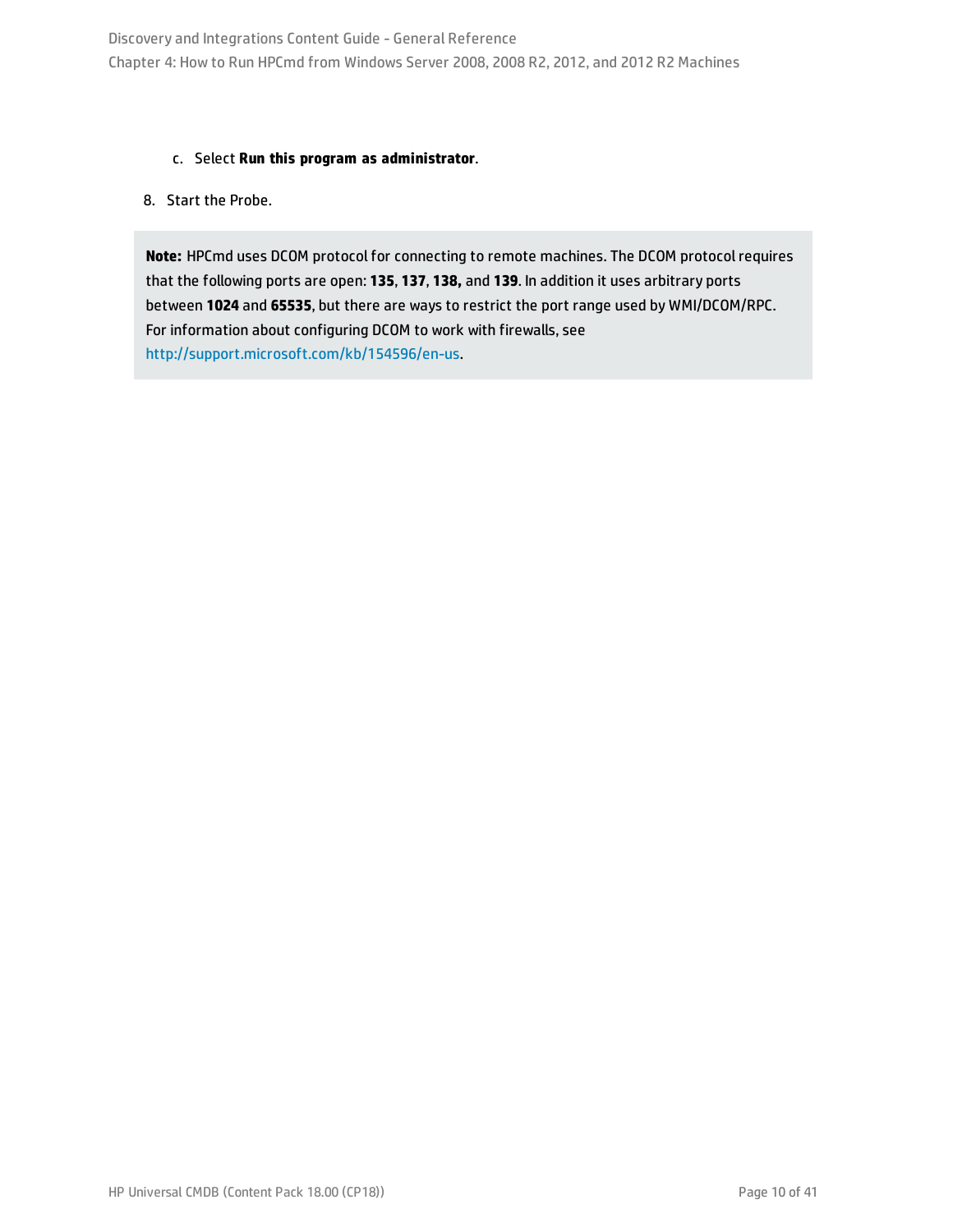## <span id="page-10-0"></span>Chapter 5: Files Copied to a Remote Machine

During discovery, Data Flow Probe copies files to a remote Windows machine to enable discovery of the machine's components. The files are copied to the **%SystemRoot%\system32\drivers\etc\** folder on the remote machine.

#### **Note:**

- **.** Data Flow Management runs **HPCmdSvc.exe** to connect to and retrieve the Shell on the remote machine.
- <sup>l</sup> When the **wmic** command is launched on the remote Windows machine, by the **Host Connection by Shell** or **Host Resources by Shell** or **Host Applications by Shell** jobs, an empty **TempWmicBatchFile.bat** file is created.

The following files are copied:

| <b>File</b>  | <b>Content</b><br>Pack<br><b>Version</b> | <b>Description</b>                                                                                                                                                                                                                                                                                                                                                                                                                                                                                                                   |
|--------------|------------------------------------------|--------------------------------------------------------------------------------------------------------------------------------------------------------------------------------------------------------------------------------------------------------------------------------------------------------------------------------------------------------------------------------------------------------------------------------------------------------------------------------------------------------------------------------------|
| adsutil.vbs  | All                                      | The Visual Basic script used for discovery of Microsoft IIS<br>applications. DFM copies this script to the remote machine to<br>discover IIS.<br><b>Relevant DFM Job: IIS Applications by NTCMD or UDA</b>                                                                                                                                                                                                                                                                                                                           |
| diskinfo.exe | All                                      | The executable that enables the retrieval of disk information<br>when it is not available to be retrieved by wmic.<br>DFM discovers default disk information with the wmic query.<br>However, if the wmic query fails to execute, DFM copies the<br>diskinfo.exe file to the remote machine. This failure can occur<br>if, for example wmic.exe is not included in the PATH system<br>variable or is completely absent on the remote machine, as is<br>the case on Windows 2000.<br><b>Relevant DFM Job: Host Resources by Shell</b> |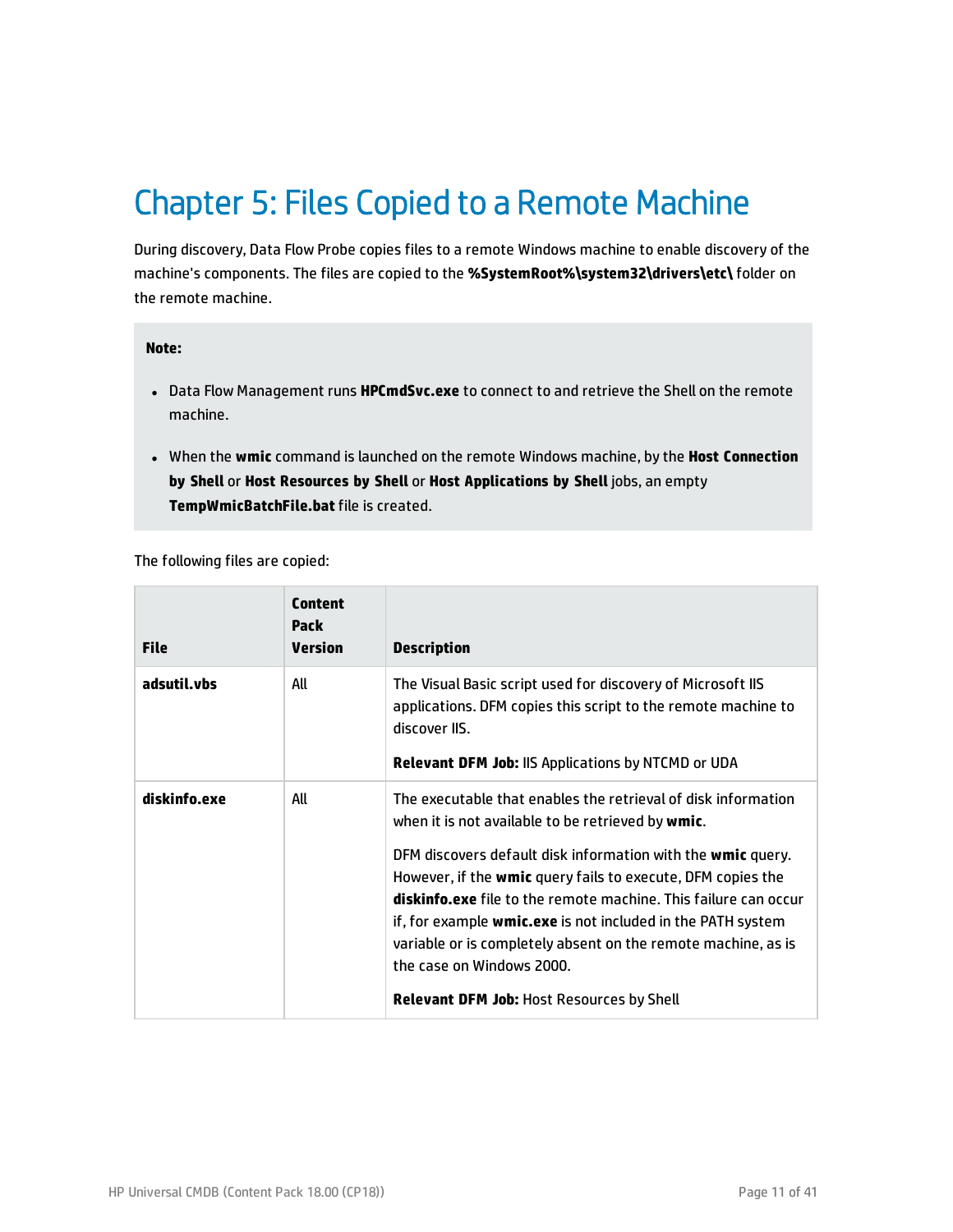| <b>File</b>                            | <b>Content</b><br>Pack<br><b>Version</b> | <b>Description</b>                                                                                                                             |
|----------------------------------------|------------------------------------------|------------------------------------------------------------------------------------------------------------------------------------------------|
| <b>Exchange_Server</b>                 | CP4                                      | The PowerShell script for MS Exchange 2007 discovery.                                                                                          |
| $\_$ 2007 $\_$<br>Discovery.ps1        |                                          | DFM uses a PowerShell scenario to discover Microsoft<br>Exchange 2007 by NTCMD. This file, therefore, must be copied<br>to the remote machine. |
|                                        |                                          | <b>Relevant DFM Jobs:</b>                                                                                                                      |
|                                        |                                          | Microsoft Exchange Connection by NTCMD or UDA<br>$\bullet$                                                                                     |
|                                        |                                          | Microsoft Exchange Topology by NTCMD or UDA<br>$\bullet$                                                                                       |
| <b>GetFileModification</b><br>Date.vbs | CP <sub>5</sub>                          | The Visual Basic script for retrieving the file modification date<br>(disregarding locale).                                                    |
|                                        |                                          | The most common use case is when DFM must retrieve the last<br>modification date of a configuration file of a discovered<br>application.       |
|                                        |                                          | <b>Relevant DFM Jobs:</b>                                                                                                                      |
|                                        |                                          | <b>Apache Tomcat by Shell</b><br>$\bullet$                                                                                                     |
|                                        |                                          | <b>File Monitor by Shell</b><br>$\bullet$                                                                                                      |
|                                        |                                          | IIS Applications by NTCMD or UDA<br>$\bullet$                                                                                                  |
|                                        |                                          | JEE Weblogic by Shell<br>$\bullet$                                                                                                             |
|                                        |                                          | JEE WebSphere by Shell or JMX<br>$\bullet$                                                                                                     |
|                                        |                                          | JEE WebSphere by Shell<br>$\bullet$                                                                                                            |
|                                        |                                          | • SAP System by Shell                                                                                                                          |
|                                        |                                          | Service Guard Cluster Topology by TTY<br>$\bullet$                                                                                             |
|                                        |                                          | <b>Siebel Application Server Configuration</b><br>$\bullet$                                                                                    |
|                                        |                                          | Software Element CF by Shell<br>$\bullet$                                                                                                      |
|                                        |                                          | Veritas Cluster by Shell<br>$\bullet$                                                                                                          |
|                                        |                                          | Web Server by Shell<br>$\bullet$                                                                                                               |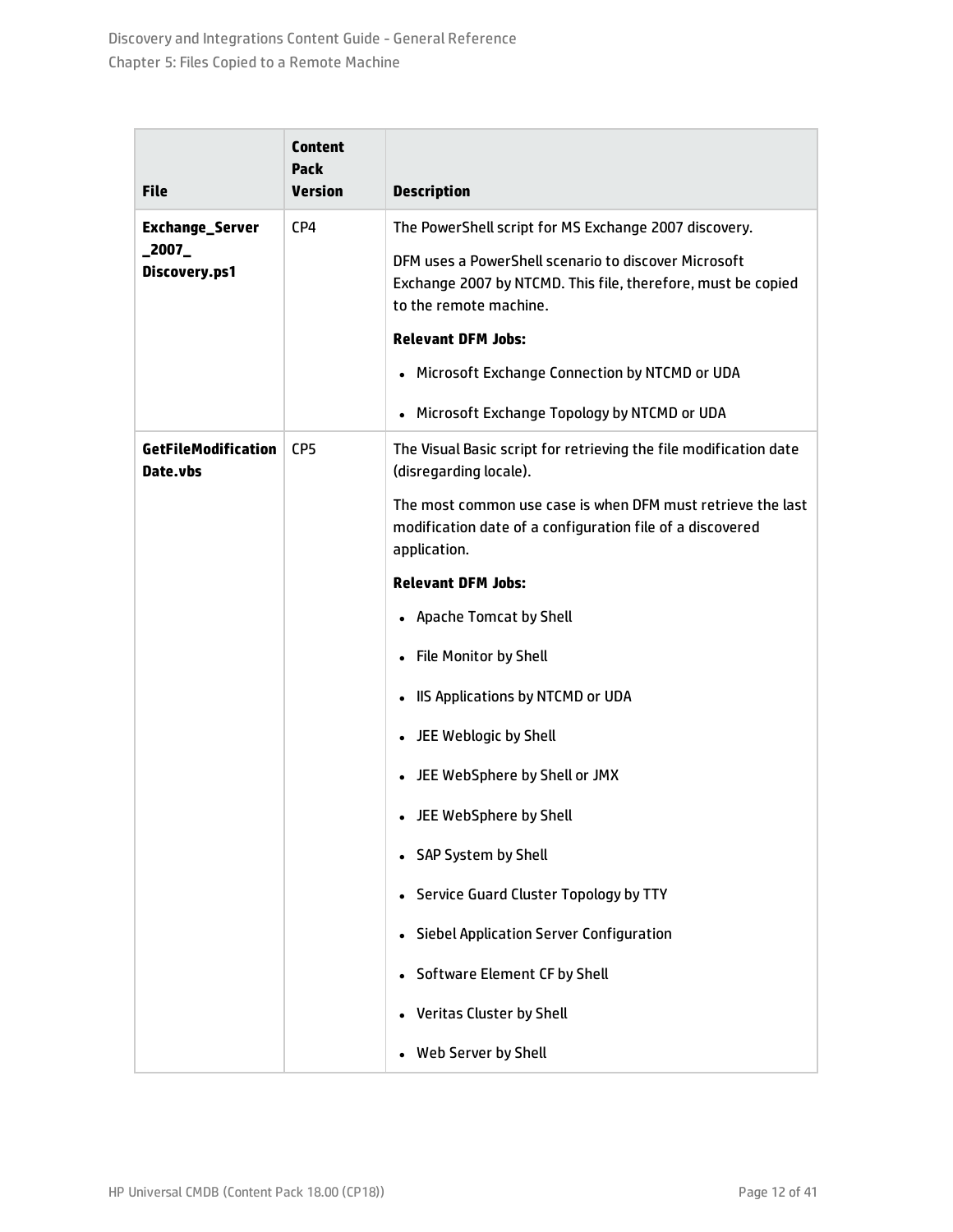| <b>File</b>    | <b>Content</b><br>Pack<br><b>Version</b> | <b>Description</b>                                                                                                                                                                                                                                                                                                                                                                                                                                                                                                                                  |
|----------------|------------------------------------------|-----------------------------------------------------------------------------------------------------------------------------------------------------------------------------------------------------------------------------------------------------------------------------------------------------------------------------------------------------------------------------------------------------------------------------------------------------------------------------------------------------------------------------------------------------|
| getfilever.vbs | All                                      | The Visual Basic script used to identify the version of the<br>running software. The script retrieves the executable or DLL<br>file version on Windows machines.                                                                                                                                                                                                                                                                                                                                                                                    |
|                |                                          | This script is used by Shell-based application signatures plug-<br>ins to retrieve the version of a particular software on the<br>remote machine.                                                                                                                                                                                                                                                                                                                                                                                                   |
|                |                                          | <b>Relevant DFM Job: Host Applications by Shell</b>                                                                                                                                                                                                                                                                                                                                                                                                                                                                                                 |
| junction.exe   | CP <sub>5</sub>                          | This executable file, part of the Sysinternals Suite<br>(http://technet.microsoft.com/en-<br>us/sysinternals/bb842062.aspx), enables the creation of a<br>junction point. DFM uses this file if the linkd.exe and<br>mklink.exe tools are absent on the remote machine.                                                                                                                                                                                                                                                                             |
|                |                                          | When DFM runs discovery on a Windows x64 machine, DFM<br>needs to bypass the Windows redirect feature running on that<br>machine. DFM does this by creating a link to the<br>%SystemRoot%\System32 folder with either the linkd.exe or<br>mklink.exe tool. However, if these tools are missing on the<br>remote machine, DFM transfers junction.exe to the remote<br>machine. DFM is then able to launch the 64-bit version of the<br>system executable files. (Without this 64-bit version, DFM<br>would be locked into an isolated 32-bit world.) |
|                |                                          | This junction point is automatically removed once discovery is<br>complete.                                                                                                                                                                                                                                                                                                                                                                                                                                                                         |
|                |                                          | <b>Relevant DFM Jobs:</b>                                                                                                                                                                                                                                                                                                                                                                                                                                                                                                                           |
|                |                                          | <b>Host Resources by Shell</b><br>$\bullet$                                                                                                                                                                                                                                                                                                                                                                                                                                                                                                         |
|                |                                          | <b>Host Applications by Shell</b><br>$\bullet$                                                                                                                                                                                                                                                                                                                                                                                                                                                                                                      |
|                |                                          | Microsoft Exchange Connection by NTCMD or UDA<br>$\bullet$                                                                                                                                                                                                                                                                                                                                                                                                                                                                                          |
|                |                                          | Microsoft Exchange Topology by NTCMD or UDA<br>$\bullet$                                                                                                                                                                                                                                                                                                                                                                                                                                                                                            |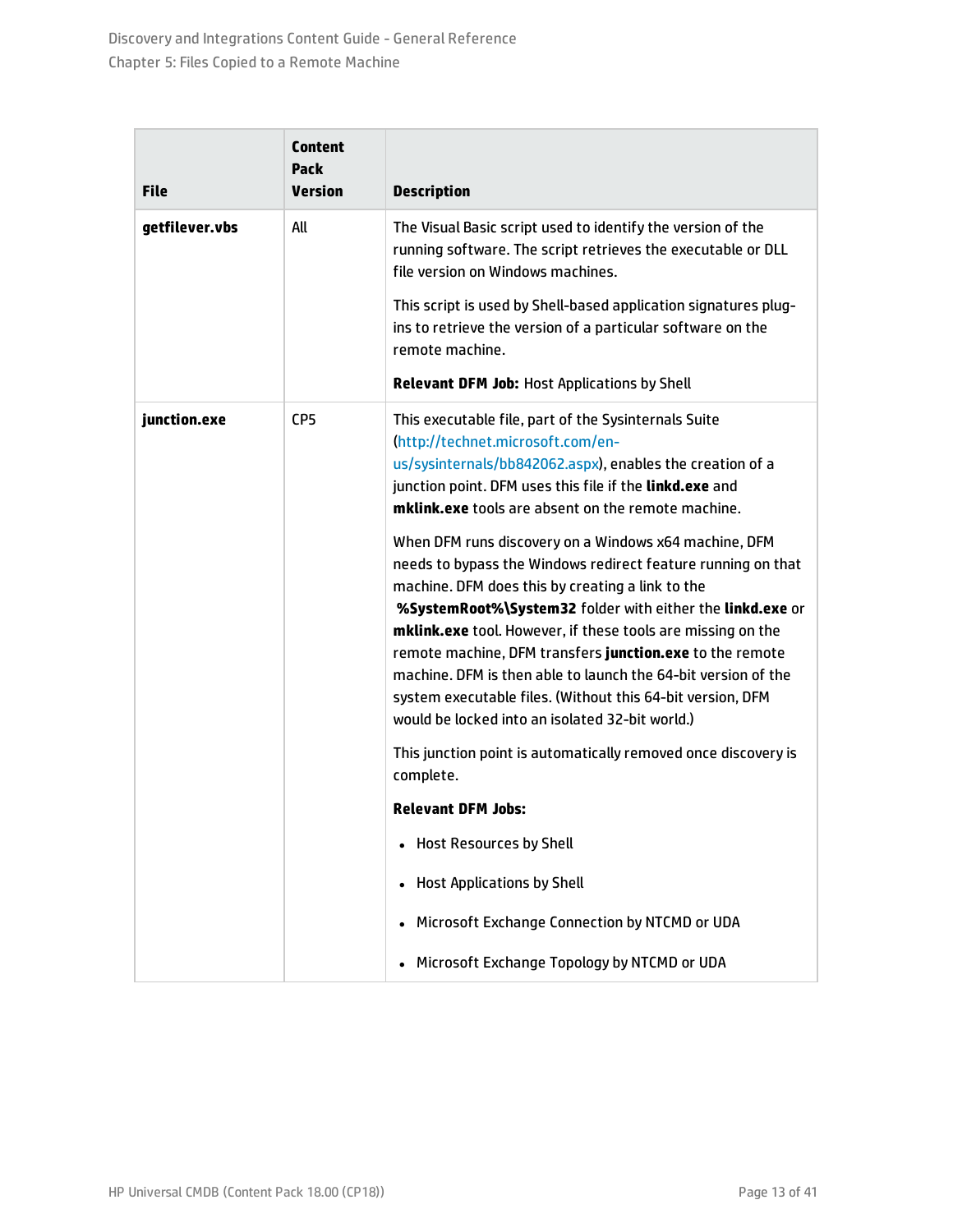| <b>File</b> | <b>Content</b><br><b>Pack</b><br><b>Version</b> | <b>Description</b>                                                                                                                                                                                                                                                                                                                                                                                                                                                                        |
|-------------|-------------------------------------------------|-------------------------------------------------------------------------------------------------------------------------------------------------------------------------------------------------------------------------------------------------------------------------------------------------------------------------------------------------------------------------------------------------------------------------------------------------------------------------------------------|
| meminfo.exe | All                                             | The executable that enables the retrieval of memory<br>information.<br>DFM discovers memory information with the wmic query.<br>However, if the wmic query fails to execute, DFM copies the<br><b>meminfo.exe</b> file to the remote machine. This failure can occur<br>if, for example, wmic.exe is not included in the PATH system<br>variable or is completely absent on the remote machine, as is<br>the case on Windows 2000.<br><b>Relevant DFM Job: Host Applications by Shell</b> |
| reg_mam.exe | All                                             | The copy of the Microsoft reg.exe file that enables querying<br>the registry.<br>If DFM does not discover a native reg.exe file, this executable is<br>copied to the remote Windows machine. This situation occurs<br>with some previous Windows versions (for example, Windows<br>2000) where the tool is not included by default but can still<br>function there correctly.<br><b>Relevant DFM Job: Host Applications by Shell</b>                                                      |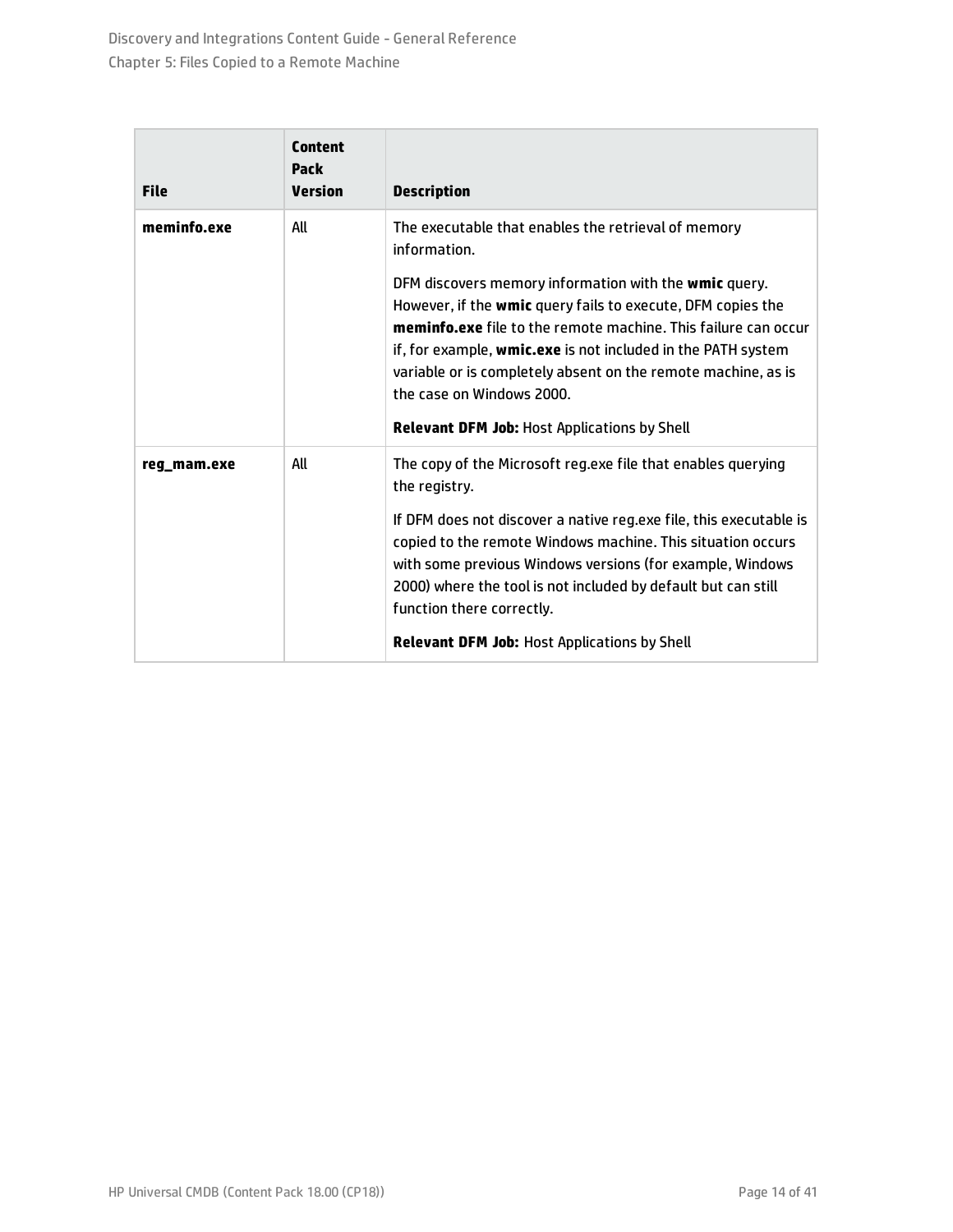# <span id="page-14-0"></span>Chapter 6: Content Pack Configuration Files

The Content Pack contains configuration files which enable you to configure commonly used parameters such as command timeouts, usage of some utilities, application signatures, and so on.

This section includes:

- <sup>l</sup> ["globalSettings.xml](#page-14-1) File" below
- <span id="page-14-1"></span><sup>l</sup> ["portNumberToPortName.xml](#page-32-0) File" on page 33

## globalSettings.xml File

The following table describes the parameters in the **globalSettings.xml** configuration file (**Data Flow Management > Adapter Management > Resources > Packages > AutoDiscoveryContent > Configuration Files**):

| <b>Parameter</b>           | <b>Description</b>                                                                                                                                                                                                                                         |
|----------------------------|------------------------------------------------------------------------------------------------------------------------------------------------------------------------------------------------------------------------------------------------------------|
| <b>AdditionalClasspath</b> | Additional path that enables to run different patterns (that is,<br>database patterns); all paths should be relative to the <b>\$PROBE</b><br>INSTALL/root/lib/collectors/<br>probeManager/discoveryResources/ folder and should be<br>semicolon separated |
|                            | <b>Example:</b>                                                                                                                                                                                                                                            |
|                            | <property name="AdditionalClasspath"></property>                                                                                                                                                                                                           |
|                            | db/oracle/.;db/mssqlserver/.                                                                                                                                                                                                                               |
|                            | means that following paths will be included in the classpath:                                                                                                                                                                                              |
|                            | • \$PROBE_INSTALL/root/lib/collectors/                                                                                                                                                                                                                     |
|                            | probeManager/discoveryResources/                                                                                                                                                                                                                           |
|                            | db/oracle/                                                                                                                                                                                                                                                 |
|                            | \$PROBE_INSTALL/root/lib/collectors/                                                                                                                                                                                                                       |
|                            | probeManager/discoveryResources/                                                                                                                                                                                                                           |
|                            | db/mssqlserver/                                                                                                                                                                                                                                            |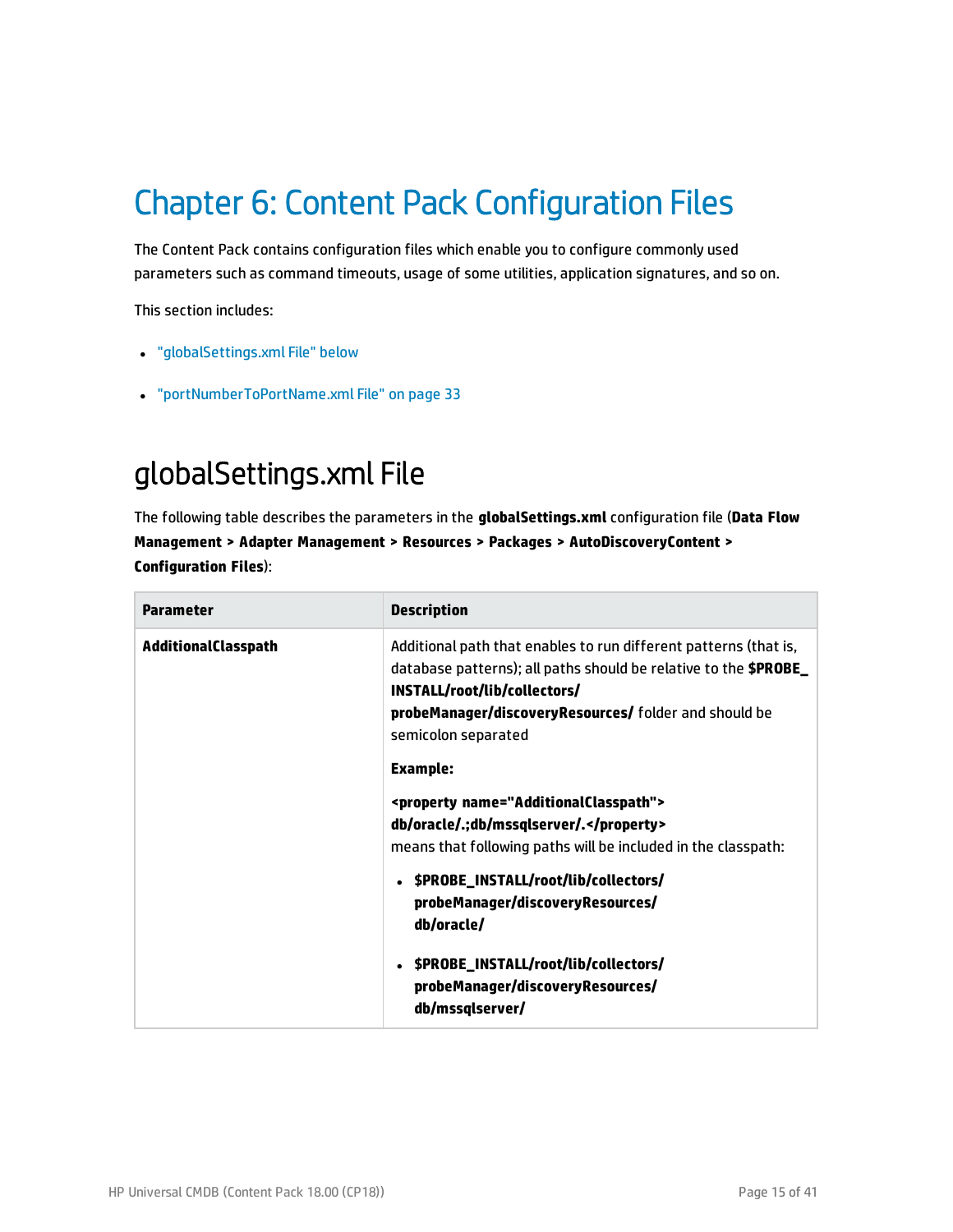| Parameter                                         | <b>Description</b>                                                                                                                                                                                                                                                                                       |
|---------------------------------------------------|----------------------------------------------------------------------------------------------------------------------------------------------------------------------------------------------------------------------------------------------------------------------------------------------------------|
| allowCaliperOnHPUX                                | Indicates whether to allow the execution of caliper on HP-UX.<br>This setting will be used in the WebSphere_By_Shell adapter,<br>to get the full command line when the ps command fails to do<br><b>SO.</b><br><b>Default: false</b>                                                                     |
| <b>allowCallhome</b>                              | Indicates whether to allow to call home.<br><b>Default: true</b>                                                                                                                                                                                                                                         |
| allowCallhomeInterval                             | The time interval in hours that is allowed between two call<br>home requests from the same host.<br>Default: 24                                                                                                                                                                                          |
| allowDataCenterCallhome                           | Indicates whether to allow Data Center IP addresses to call<br>home.<br><b>Default: true</b>                                                                                                                                                                                                             |
| allowGettingCredential<br><b>SecuredAttribute</b> | Indicates whether Jython scripts are allowed to get credentials<br>secured data (true) or not (false). If this setting is set to false,<br>then Jython scripts are not allowed to retrieve sensitive<br>credentials data (like passwords that are stored on the server<br>side).<br><b>Default: true</b> |
| allow PFiles On SunOS                             | Indicates whether to allow the execution of pfiles on Solaris.<br><b>Default: false</b>                                                                                                                                                                                                                  |
|                                                   | <b>Caution:</b> Setting this parameter to true may cause<br>problems for some processes on some Solaris systems.                                                                                                                                                                                         |
| allow PFilesOnHPUX                                | Indicates whether to allow the execution of pfiles on HP-UX.<br><b>Default: false</b>                                                                                                                                                                                                                    |
|                                                   | <b>Caution:</b> Setting this parameter to true may cause<br>problems for some processes on some HP-UX systems.                                                                                                                                                                                           |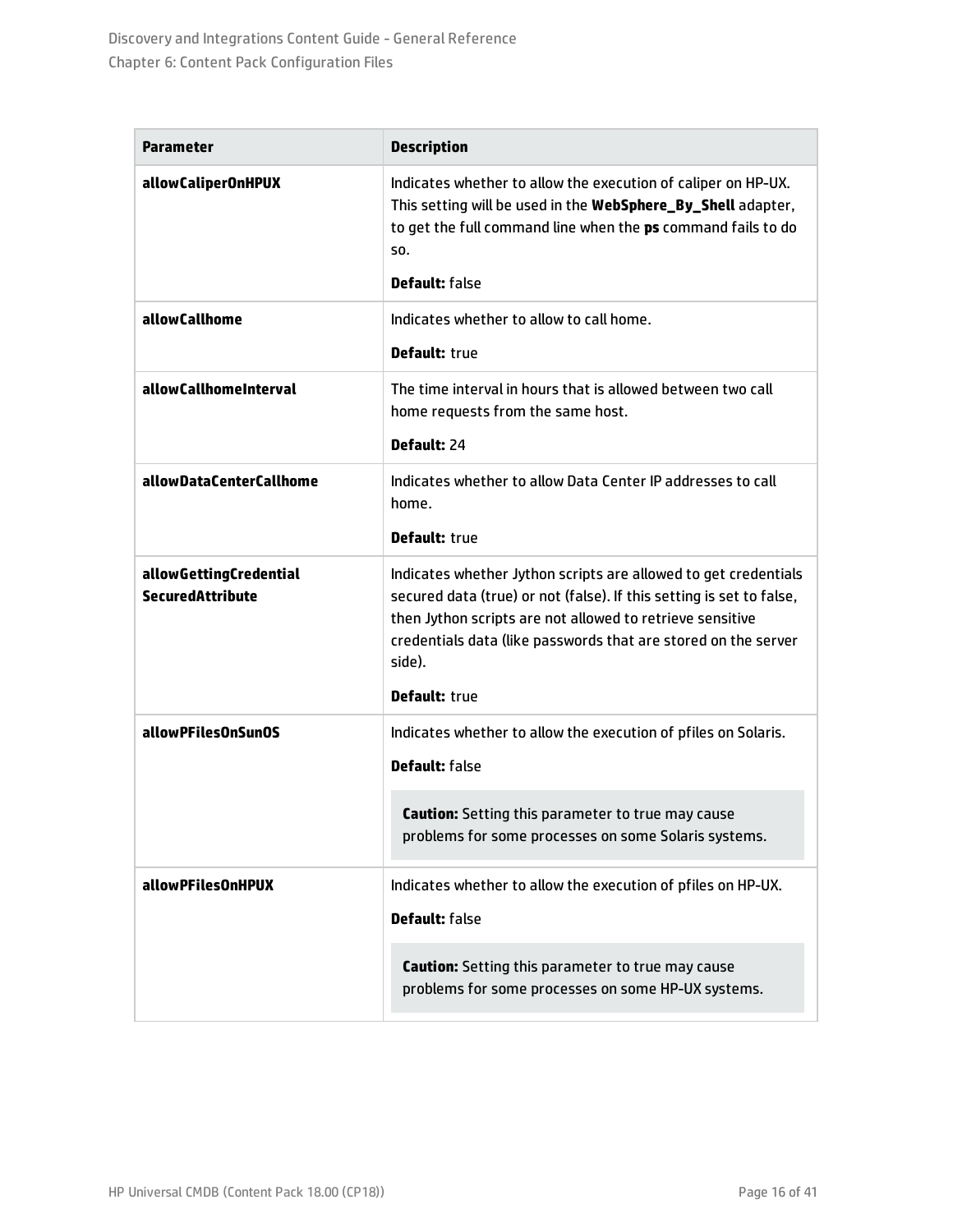| Parameter              | <b>Description</b>                                                                                                                                                                                                    |
|------------------------|-----------------------------------------------------------------------------------------------------------------------------------------------------------------------------------------------------------------------|
| autoTruncateDbEncoding | Indicates the encoding used by the CMDB underlying database.<br>This property is used for calculating the number of characters<br>that should be sent after truncation.                                               |
|                        | <b>Default: UTF8</b>                                                                                                                                                                                                  |
| autoTruncatePercentage | If the value of the attribute (with the DDM_AUTOTRUNCATE<br>qualifier) exceeds the size limit multiplied by this parameter it<br>will be truncated to the specified part of the defined size.<br>Default: 100 percent |
| clearCommandLineFor    | Clears the Command line for these processes.                                                                                                                                                                          |
| <b>Processes</b>       | This option is used to ensure that no private or confidential<br>data is stored in CMDB.                                                                                                                              |
|                        | Default: srvrmgr.exe, srvrmgr, xCmd.exe, HPcmd.exe,<br>ssonsyr.exe                                                                                                                                                    |
|                        | Syntax exceptions: Process names are case insensitive and<br>should be split by commas.                                                                                                                               |
| consoleCommands        | The comma-separated list of commands globally available for<br>all PowerShell connections.                                                                                                                            |
|                        | The commands specified in this list will be executed using CMD<br>interpreter (cmd /c "command")                                                                                                                      |
| datacenter callhome    | If the management zone is set to Data Center and this<br>parameter is enabled, Data Flow Probe ignores call home<br>messages from Universal Discovery Agent.<br>Default: Enabled                                      |
| dbQueryTimeout         | The timeout (in seconds) for all SQL queries. Indicates how long<br>to wait for query results.                                                                                                                        |
|                        | The timeout applies only if the value is greater than zero (0).                                                                                                                                                       |
|                        | Default: 100 seconds                                                                                                                                                                                                  |
|                        | Note: Some JDBC drivers cannot support this setting.                                                                                                                                                                  |
| ddmagentCiphers        | The algorithm used by the UD Agent to encrypt or decrypt the<br>data transferred to or from client machines.                                                                                                          |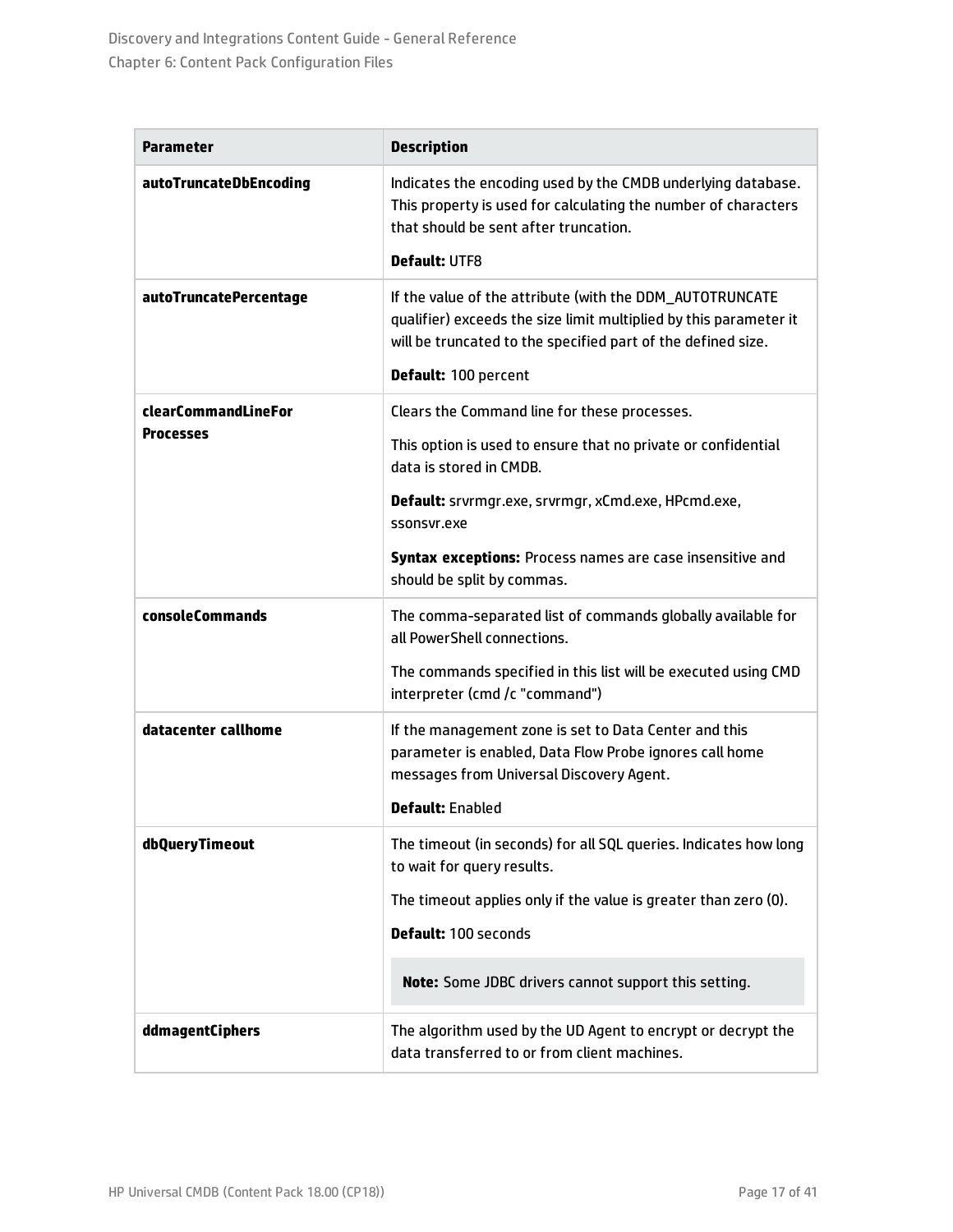| <b>Parameter</b>              | <b>Description</b>                                                                                                                                                                                                                                       |
|-------------------------------|----------------------------------------------------------------------------------------------------------------------------------------------------------------------------------------------------------------------------------------------------------|
| ddmagentPrefix                | The prefix used by the UD Agent.                                                                                                                                                                                                                         |
| ddmagentProtocol              | The protocol used by the Probe to communicate with UD Agent.                                                                                                                                                                                             |
| ddmagentEnableDownloadResume  | Specifies whether the resumable download is enabled or not.                                                                                                                                                                                              |
|                               | true. The resumable download functionality is available.                                                                                                                                                                                                 |
|                               | false. The resumable download functionality is not available.                                                                                                                                                                                            |
| ddmagentDefaultBlockLen       | The default chunk size (in bytes) used to upload/download files<br>to/from the UD Agent.                                                                                                                                                                 |
| ddmagentResumableFileSuffix   | The file extension used for parts of the resumable transfer file.                                                                                                                                                                                        |
| ddmagentDefaultResumeBlockLen | The default chunk size (in bytes) for resumable file transfer.                                                                                                                                                                                           |
| ddmagentEnableUploadResume    | Specifies whether the resumable upload is enabled or not.<br>true. The resumable upload functionality is available.<br>false. The resumable upload functionality is not available.                                                                       |
| defaultSapClients             | When this parameter is defined, you do not need to specify the<br>SAP Client Number parameter in the SAP ABAP protocol. Instead,<br>you can create one or more comma-separated credentials for<br>multiple SAP systems with different supported clients. |
|                               | <b>Example:</b><br><property name="&lt;br">"defaultSapClients"&gt;<br/>800,500,200,300<br/></property><br>Default: 800                                                                                                                                   |
| desktopOperatingSystems       | These two parameters are used to determine if the host's                                                                                                                                                                                                 |
| serverOperatingSystems        | operating system is of type Desktop or Server. If the host's<br>operating system name contains a value from one of these<br>lists, its host_isdesktop is set accordingly. Otherwise the value<br>of host_isdesktop attribute is left empty.              |
| discovereAllListenPorts       | Related to application signatures configuration.                                                                                                                                                                                                         |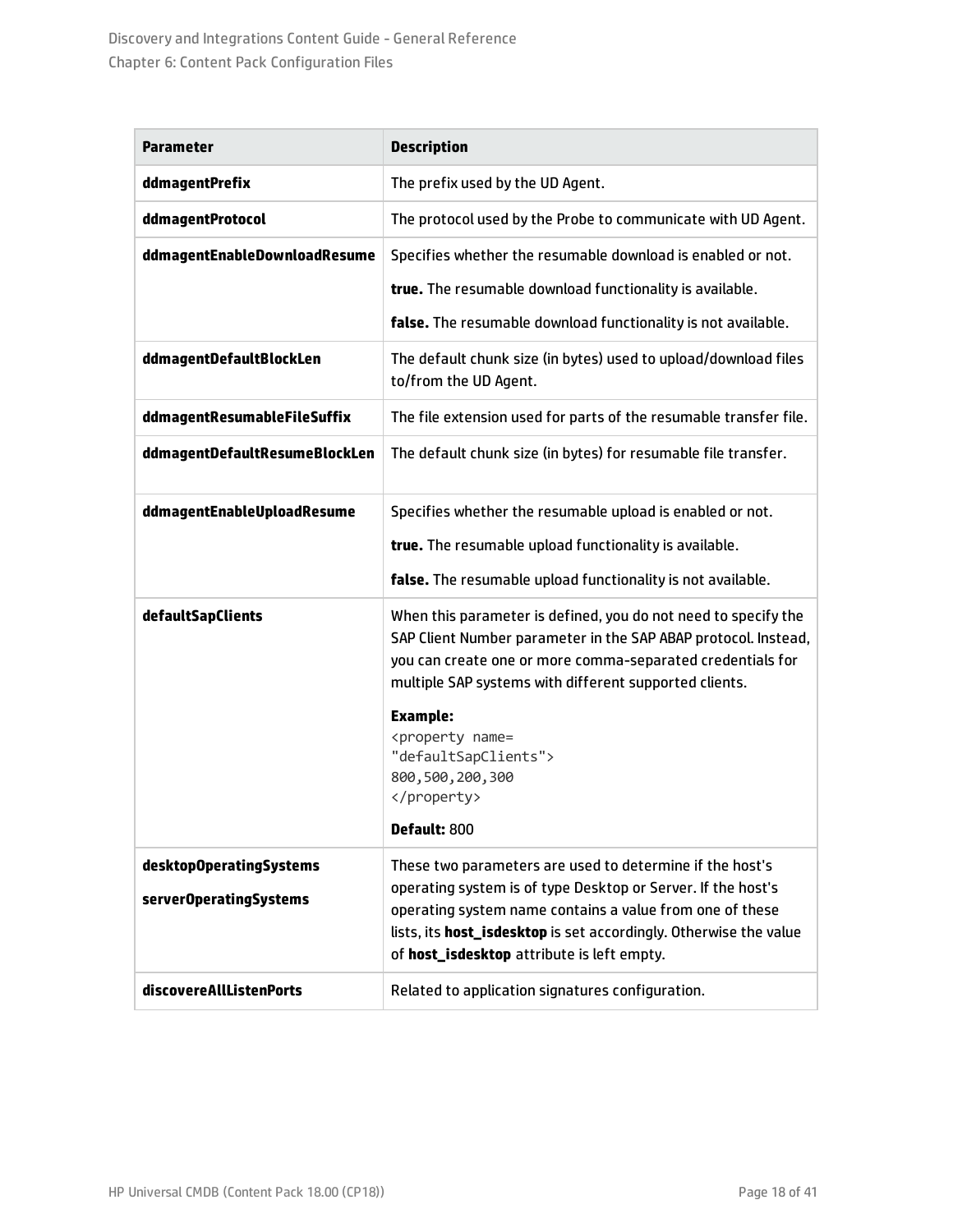| <b>Parameter</b>          | <b>Description</b>                                                                          |
|---------------------------|---------------------------------------------------------------------------------------------|
| discoveredStorageTypes    | Describes storage types which have to be reported to UCMDB.<br>Options are split by commas. |
|                           | Available options are:                                                                      |
|                           | FixedDisk<br>$\bullet$                                                                      |
|                           | NetworkDisk<br>$\bullet$                                                                    |
|                           | CompactDisk<br>$\bullet$                                                                    |
|                           | RemovableDisk<br>$\bullet$                                                                  |
|                           | FloppyDisk<br>$\bullet$                                                                     |
|                           | • VirtualMemory                                                                             |
|                           | FlashMemory<br>$\bullet$                                                                    |
|                           | RamDisk<br>$\bullet$                                                                        |
|                           | $\bullet$ Ram                                                                               |
|                           | No Root Directory                                                                           |
|                           | <b>Other</b><br>$\bullet$                                                                   |
|                           | <b>UNKNOWN</b><br>$\bullet$                                                                 |
| enableJeeEnhancedTopology | Indicates whether to enable the reporting of the improved JEE<br>topology.                  |
|                           | <b>Default: false</b>                                                                       |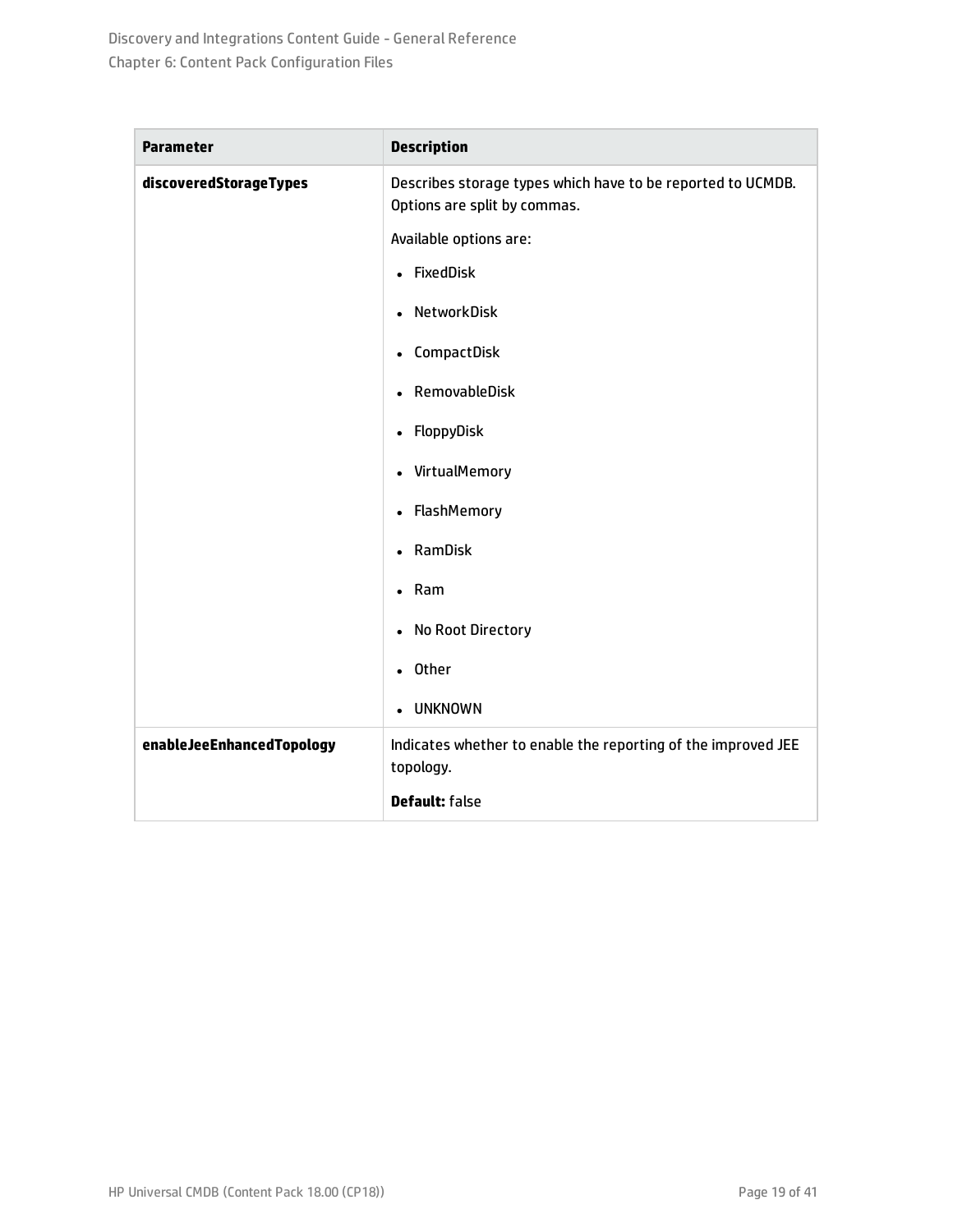| <b>Parameter</b>             | <b>Description</b>                                                                                                                                           |
|------------------------------|--------------------------------------------------------------------------------------------------------------------------------------------------------------|
| enableNormalizationRuleLabel | Specifies whether the label format for output values in the<br>normalization rule is enabled or not.                                                         |
|                              | If you want to display values in the label format instead of the<br>default format that contains underscores for the normalized<br>fields, do the following: |
|                              | 1. Add <b><i>sproperty</i></b><br>name="enableNormalizationRuleLabel">true<br>in the <b>globalSettings.xml</b> file if it does not exist.                    |
|                              | 2. Restart the probe.                                                                                                                                        |
|                              | <b>Default:</b> false                                                                                                                                        |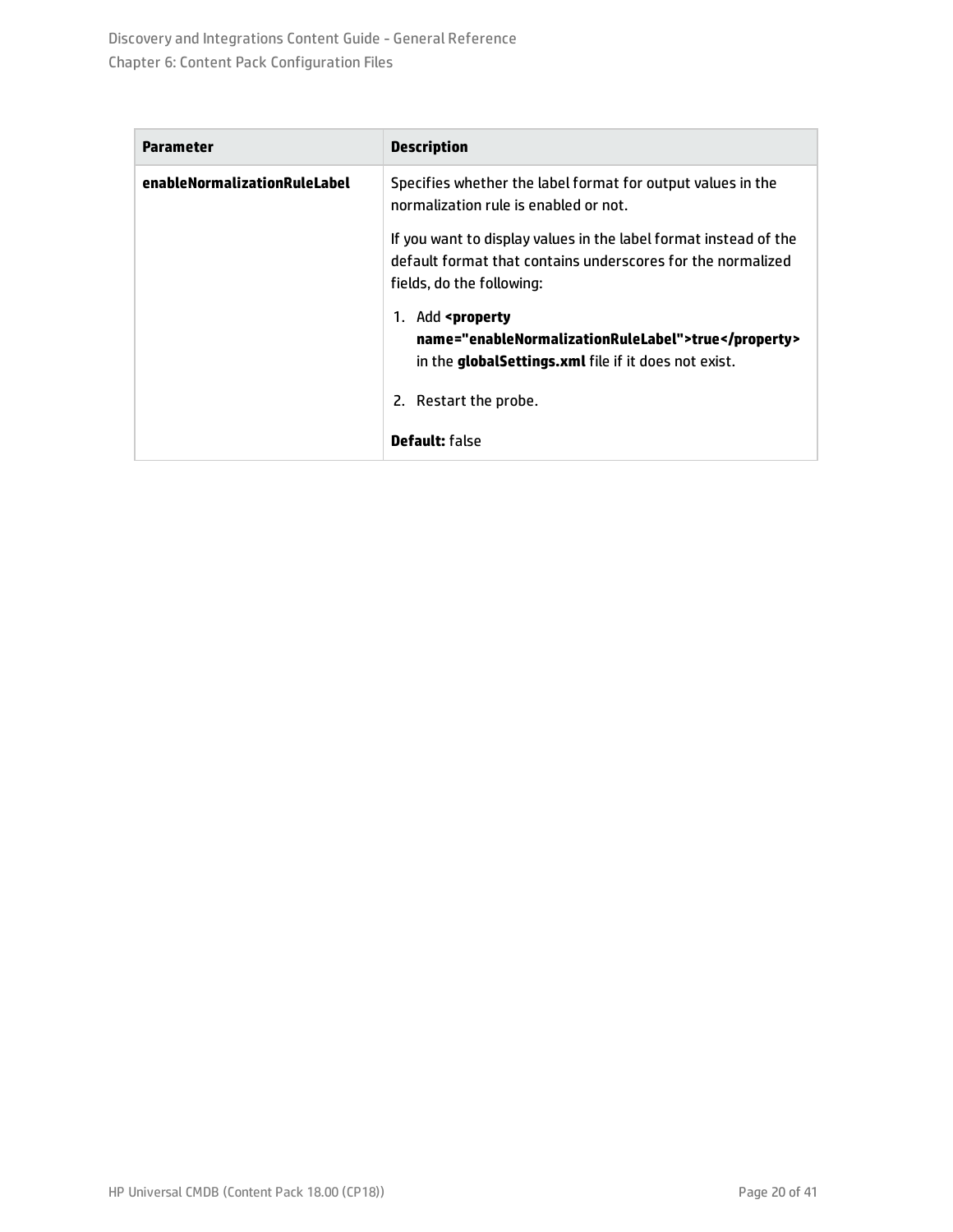| Parameter              | <b>Description</b>                                                                                                                                                                                                                                                                                                                                                                                     |
|------------------------|--------------------------------------------------------------------------------------------------------------------------------------------------------------------------------------------------------------------------------------------------------------------------------------------------------------------------------------------------------------------------------------------------------|
| enableSSHSharedHomeDir | Setting this parameter to true enables Inventory Discovery via<br>SSH to be able to use a user account that has the shared home<br>directory. For example, the home directory is mounted via NFS<br>or Samba, so that the same directory is used when the user<br>logs into different computers.                                                                                                       |
|                        | In order for this feature to work correctly, Universal Discovery<br>Agent cannot be installed to run under a user account that has<br>the home directory that is shared (for example, mounted via<br>NFS or Samba). If it is already installed, uninstall it. For more<br>information, see the How to Completely Uninstall the Universal<br>Discovery Agent section in the Data Flow Management Guide. |
|                        | To enable this feature, set this parameter value to true. The<br>default value is false.                                                                                                                                                                                                                                                                                                               |
|                        | Caution: Enabling and then disabling this feature may<br>cause unpredictable behavior.                                                                                                                                                                                                                                                                                                                 |
|                        | Note:                                                                                                                                                                                                                                                                                                                                                                                                  |
|                        | Do not install Universal Discovery Agent to run under a<br>user account that has the shared home directory (for<br>example, mounted via NFS or Samba) after you enable<br>this feature.                                                                                                                                                                                                                |
|                        | In UCMDB, you may unexpectedly see newly-created<br>empty Node CIs. You can delete them, or wait for the<br>aging mechanism to delete them (usually after 40<br>days).                                                                                                                                                                                                                                 |
|                        | The software utilization information cannot be<br>reported by the Inventory Discovery by Scanner job<br>when using the SSH protocol.                                                                                                                                                                                                                                                                   |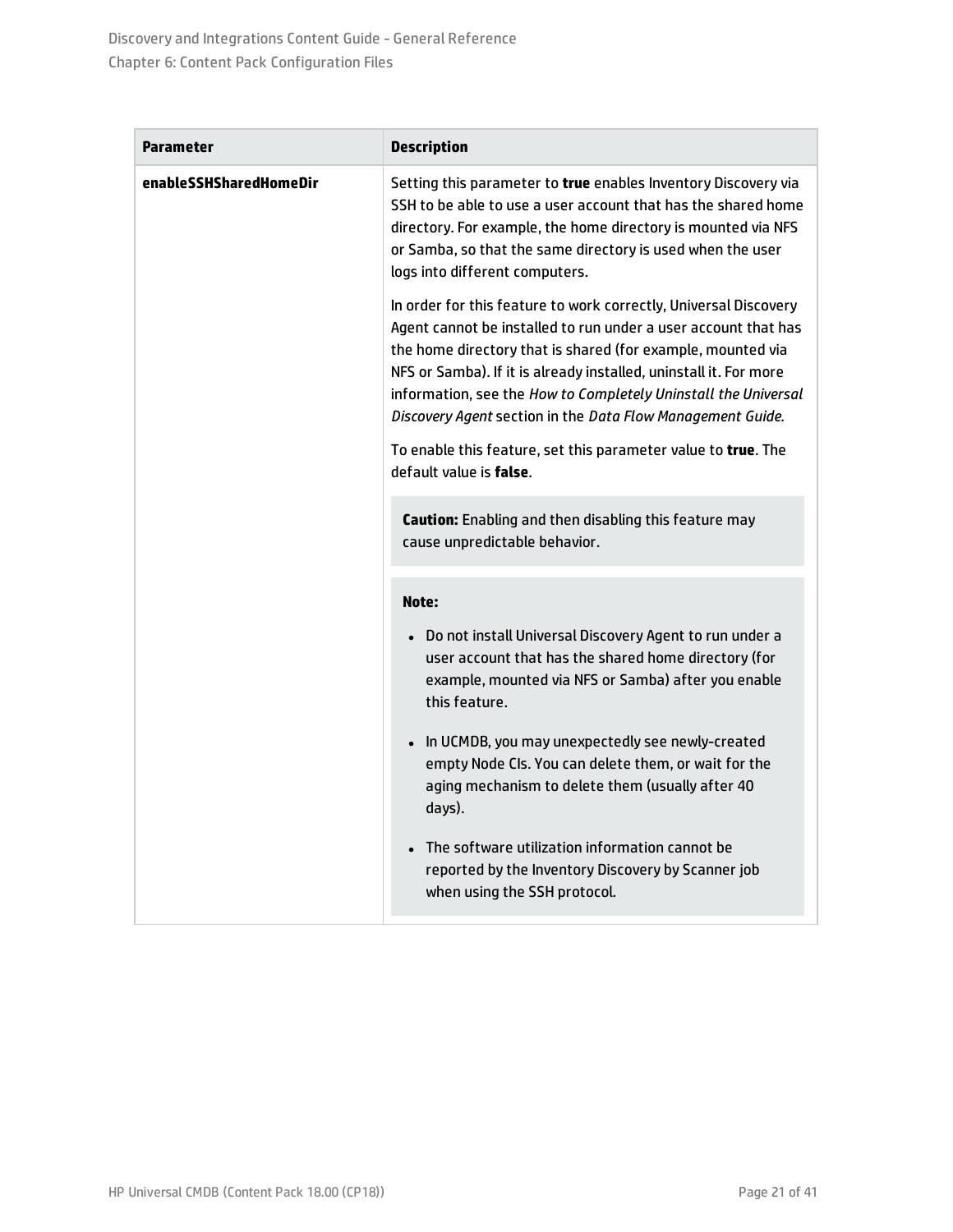| <b>Parameter</b>                                       | <b>Description</b>                                                                                                                                                                                                                                                           |
|--------------------------------------------------------|------------------------------------------------------------------------------------------------------------------------------------------------------------------------------------------------------------------------------------------------------------------------------|
| <b>IgnoreClassAttributes</b>                           | Ignores the attributes in the discovery result processing.<br>Format: node.name, node.description<br>Data Flow Probe will not validate the node attribute name and<br>description. The probe will not report these attributes to<br>UCMDB.<br><b>Default: node.misc_info</b> |
| ignoreLocalizedVirtualInterfaces<br><b>PatternList</b> | Lists patterns for localized Windows Virtual interface<br>description that must not take part in the Host Key creation<br>process.<br>Format: Comma-separated list of strings, no additional white-<br>spaces allowed.                                                       |
| ignoreVmwareInterfaces                                 | Indicates whether to ignore the VMware MAC address.<br>When there is a Physical MAC (default). The VMware MAC<br>$\bullet$<br>address is used only if the pattern cannot find any physical<br>MAC address.<br><b>Always.</b> Always ignore VMware MAC address.<br>$\bullet$  |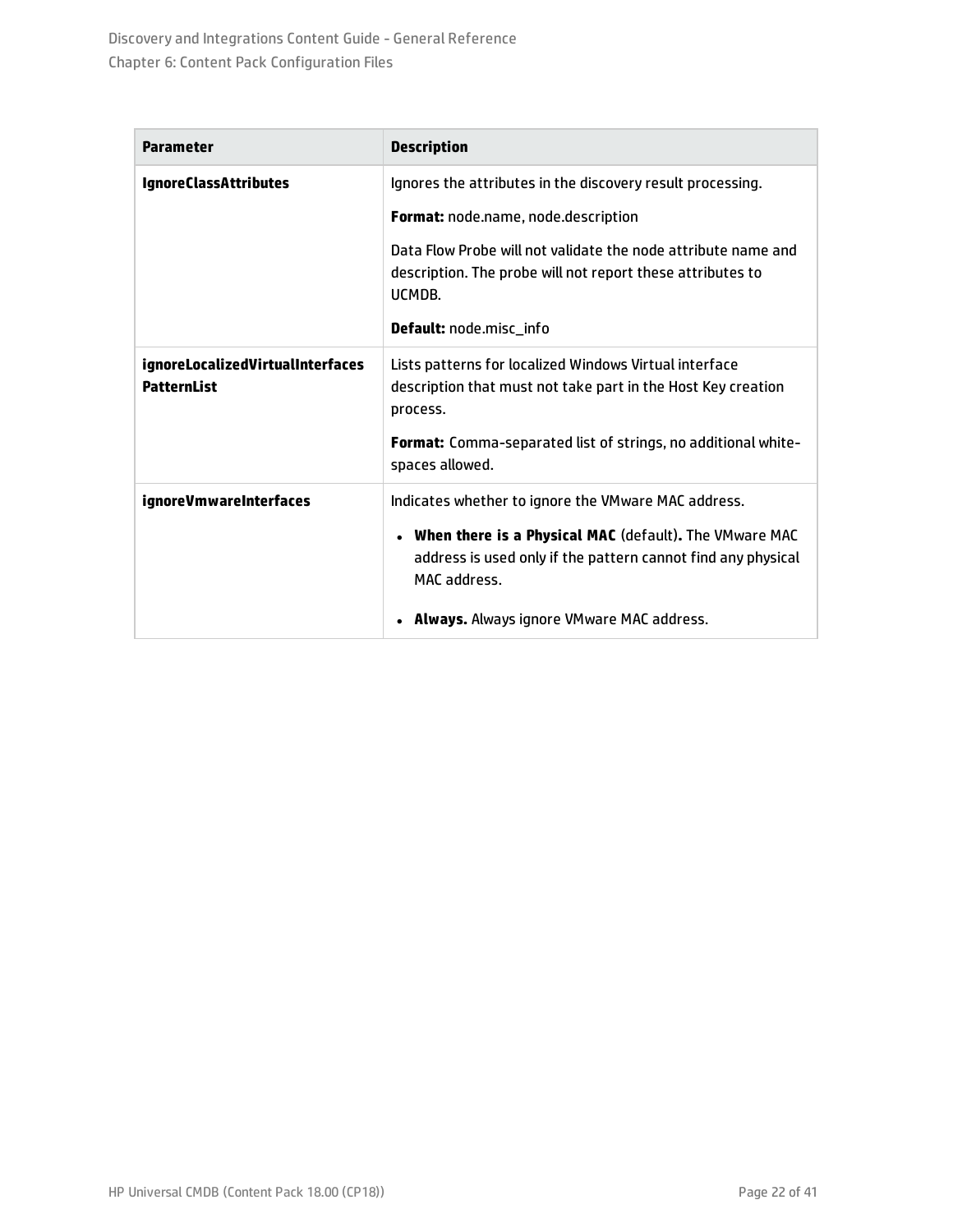| <b>Parameter</b>   | <b>Description</b>                                                                                                                                                                                                                                                                                                                                                                                                                                                                                                                                                                                                                |
|--------------------|-----------------------------------------------------------------------------------------------------------------------------------------------------------------------------------------------------------------------------------------------------------------------------------------------------------------------------------------------------------------------------------------------------------------------------------------------------------------------------------------------------------------------------------------------------------------------------------------------------------------------------------|
| <b>jdbcDrivers</b> | This section enumerates driver classes used to connect to a<br>dedicated Database server. Names of sub-keys must be the<br>same as used in credentials (sqlprotocol_dbtype attribute of<br>protocol).                                                                                                                                                                                                                                                                                                                                                                                                                             |
|                    | Change them if drivers other than OOTB JDBC drivers are used.                                                                                                                                                                                                                                                                                                                                                                                                                                                                                                                                                                     |
|                    | <b>Default values for OOTB-installation:</b>                                                                                                                                                                                                                                                                                                                                                                                                                                                                                                                                                                                      |
|                    | <property name="jdbcDrivers:><br><oracle><br/>oracle.jdbc.OracleDriver<br/></oracle><br><oraclessl><br/>oracle.jdbc.OracleDriver<br/></oraclessl><br><microsoftsqlserver><br/>net.sourceforge.<br/>jtds.jdbc.Driver<br/></microsoftsqlserver><br><microsoftsqlserver> net.sourceforge.jtds.<br/>jdbc.Driver<br/><br/><microsoftsqlserverntlmv2><br/>net.sourceforge.jtds.jdbc.Driver<br/></microsoftsqlserverntlmv2><br/><sybase><br/>com.sybase.jdbc.SybDriver<br/></sybase><br/>db2<br/>com.ibm.db2.jcc.DB2Driver<br/><math>\langle</math>/db2&gt;<br/><mysql><br/>com.mysql.jdbc.Driver<br/></mysql><br/></microsoftsqlserver> |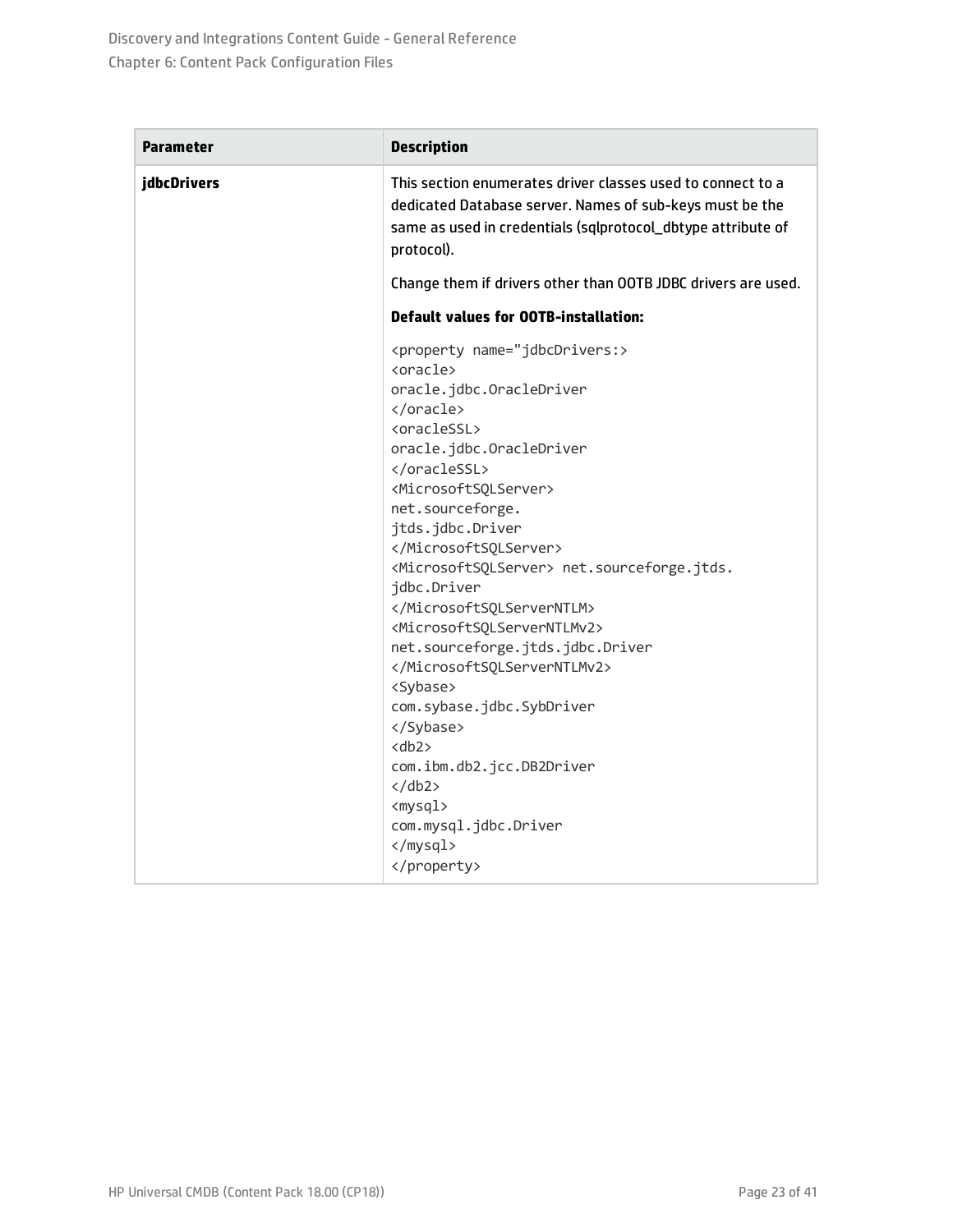| <b>Parameter</b>   | <b>Description</b>                                                                                                                                                                                                                                                                                                                                                                                                                                                                                                                                                                                                                                                                                                                                                                                                                                                                                                                                                                                                                                     |
|--------------------|--------------------------------------------------------------------------------------------------------------------------------------------------------------------------------------------------------------------------------------------------------------------------------------------------------------------------------------------------------------------------------------------------------------------------------------------------------------------------------------------------------------------------------------------------------------------------------------------------------------------------------------------------------------------------------------------------------------------------------------------------------------------------------------------------------------------------------------------------------------------------------------------------------------------------------------------------------------------------------------------------------------------------------------------------------|
| <b>jdbcPreUrls</b> | This section enumerates URL templates used to connect to<br>dedicated the database server. Names of sub-keys must be the<br>same as those used in credentials (sqlprotocol_dbtype<br>attribute of protocol). Change them if drivers other than OOTB<br>JDBC drivers are used. Values depend on used drivers and<br>should be taken from driver documentation.                                                                                                                                                                                                                                                                                                                                                                                                                                                                                                                                                                                                                                                                                          |
|                    | Note: The ampersand symbol (&) must be escaped<br>according to the XML standard (&).                                                                                                                                                                                                                                                                                                                                                                                                                                                                                                                                                                                                                                                                                                                                                                                                                                                                                                                                                                   |
|                    | <b>Default values for OOTB-installation:</b><br><property name="jdbcPreUrls"><br/><oracle>jdbc:oracle:thin:@(DESCRIPTION=(ADDRESS=<br/>(PROTOCOL=tcp)<br/>(HOST=%%ipaddress%%)(PORT=%%protocol_port%%))<br/>(CONNECT_DATA=(%%connect_data%%=%%sqlprotocol_<br/><math>dbsid\%))</math><br/></oracle><br/><oraclessl>jdbc:oracle:thin:@(DESCRIPTION=(ADDRESS=<br/>(PROTOCOL=tcps)<br/>(HOST=%%ipaddress%%)(PORT=%%protocol_port%%))<br/>(CONNECT_DATA=(%%connect_data%%=%%sqlprotocol_<br/><math>dbsid\%))</math><br/></oraclessl><br/><microsoftsqlserver><br/>jdbc:jtds:sqlserver://<br/>%%ipaddress%%:%%protocol_port%%;<br/>instanceName=%%sqlprotocol dbname%%;<br/>loginTimeout=%%protocol_timeout%%;<br/>logging=false; ssl=request<br/></microsoftsqlserver><br/><microsoftsqlserverntlm><br/>jdbc: jtds:<br/>sqlserver://%%ipaddress%%:<br/>%%protocol_port%%;instanceName=<br/>%%sqlprotocol dbname%%;domain=<br/>%%sqlprotocol_windomain%%;<br/>loginTimeout=<br/>%%protocol_timeout%%;logging=false<br/></microsoftsqlserverntlm></property> |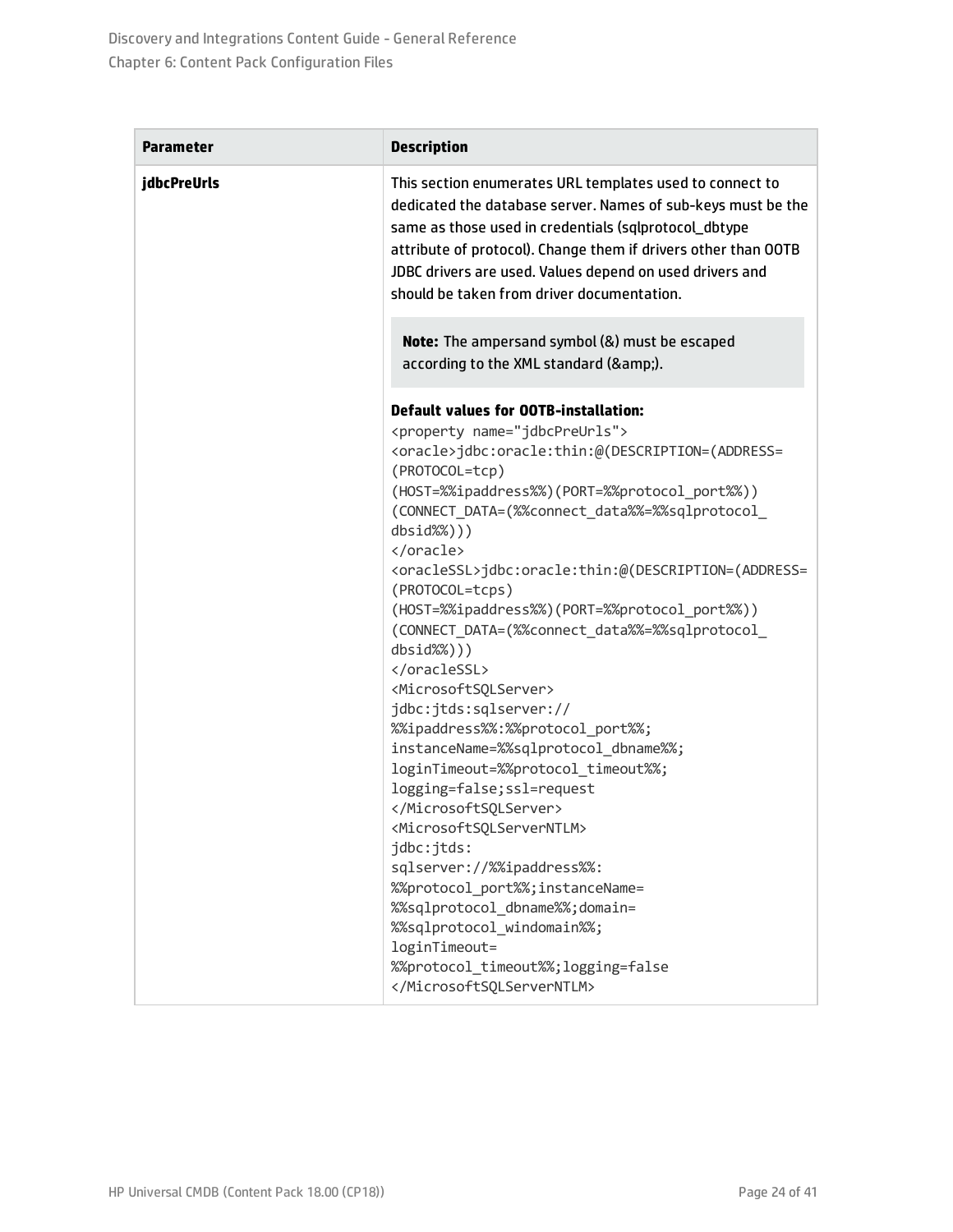| <b>Parameter</b>                              | <b>Description</b>                                                                                                                                                                                                                                                                                                                                                                                                                                                                                                                                                                                                                                                                                                                                                                                                                                                                                                 |
|-----------------------------------------------|--------------------------------------------------------------------------------------------------------------------------------------------------------------------------------------------------------------------------------------------------------------------------------------------------------------------------------------------------------------------------------------------------------------------------------------------------------------------------------------------------------------------------------------------------------------------------------------------------------------------------------------------------------------------------------------------------------------------------------------------------------------------------------------------------------------------------------------------------------------------------------------------------------------------|
| <b>jdbcPreUrls</b><br>continued               | <microsoftsqlserverntlmv2>jdbc:jtds:sqlserver://%%<br/>ipaddress%%:%%protocol_port%%;instanceName=%%<br/>sqlprotocol_dbname%%;domain=%%<br/>sqlprotocol_windomain%%;loginTimeout=%%<br/>protocol<br/>timeout%%;logging=false;ssl=request;useNTLMv2=true<br/></microsoftsqlserverntlmv2><br><sybase><br/>jdbc:sybase:Tds:<br/>%%ipaddress%<br/>:%%protocol_port%%?DatabaseName=<br/>%%sqlprotocol_dbname%%<br/></sybase><br>$<$ db2><br>jdbc:db2://%%ipaddress%%:<br>%%protocol_port%%/<br>%%sqlprotocol_dbname%%<br>$\langle$ /db2><br><mysql><br/>jdbc:mysql://%%ipaddress%%:<br/>%%protocol_port%%/<br/>%%sqlprotocol_dbname<br/>%%</mysql><br><parameters><br/><parameter name="connect_data" type="oracle"><br/><value>SERVICE_NAME</value><br/><value>SID</value><br/></parameter><br/><fallbackexceptionlist><br/><error type="oracle">.*ORA\-12514.*</error><br/></fallbackexceptionlist><br/></parameters> |
|                                               | <br>Each <parameter> element has a name attribute and one or<br/>more <value> tags. Each <parameter> can be used in the</parameter></value></parameter>                                                                                                                                                                                                                                                                                                                                                                                                                                                                                                                                                                                                                                                                                                                                                            |
|                                               | Oracle URL template by using the format "%%[parameter<br>name]%%" (for example, %%connect_data%%).<br>If a <parameter> has more than one <value> tag, then the<br/>parsing engine generates all permutations of the possible<br/>values in the template string, and the client tries to connect to</value></parameter>                                                                                                                                                                                                                                                                                                                                                                                                                                                                                                                                                                                             |
| HP Universal CMDB (Content Pack 18.00 (CP18)) | the database server by each of these permutations.<br>Since during connection errors can occur, the<br><fallbackexceptionlist> element specifies which errors<br/>should be ignored if they occur. If the engine ignores such an<br/>error, then it tries to connect using another permutation of<br/>Page 25 of 41<br/>values in the template string. If an error occurs that is not<br/>specified by <fallbackexceptionlist>, the engine does not</fallbackexceptionlist></fallbackexceptionlist>                                                                                                                                                                                                                                                                                                                                                                                                                |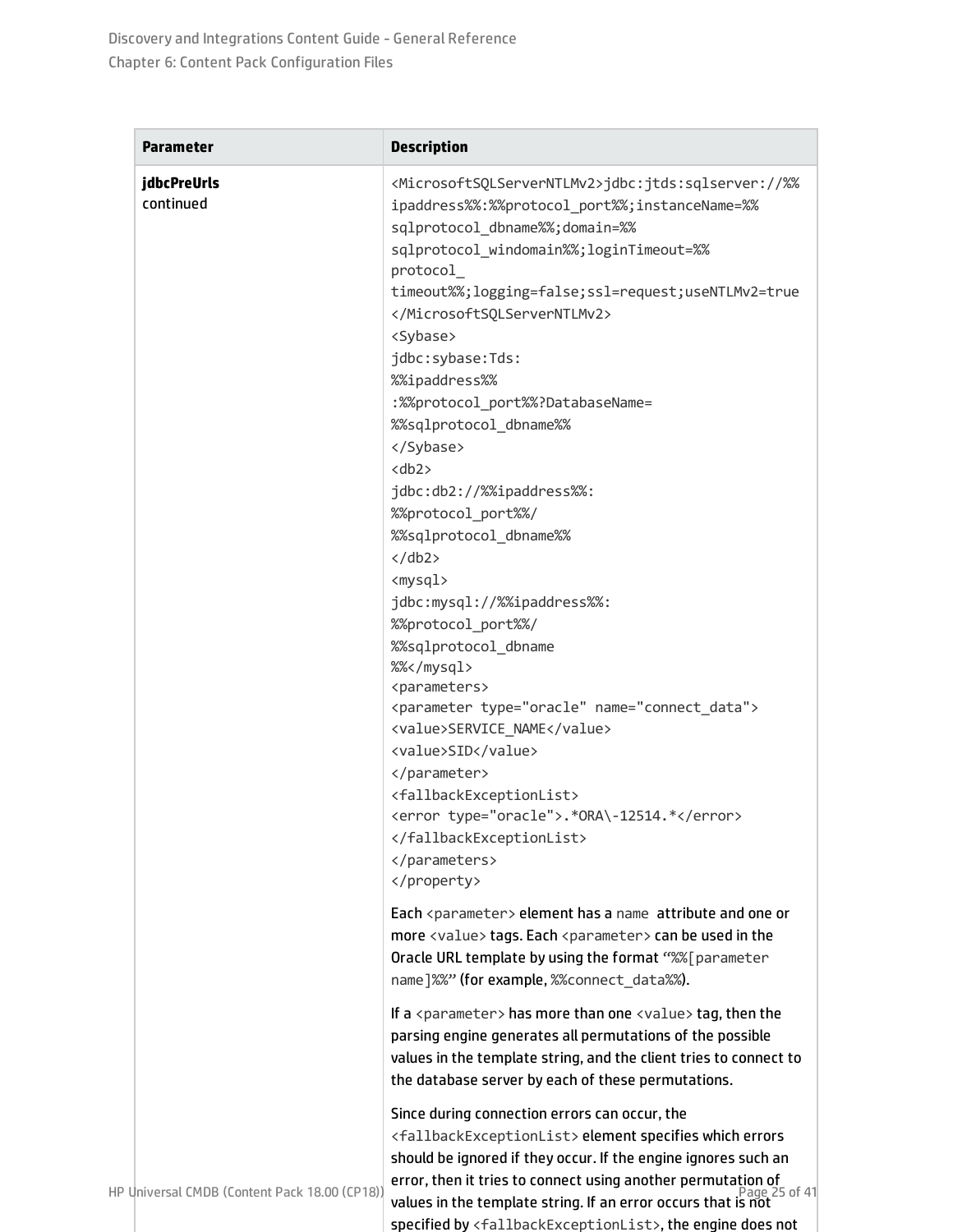<span id="page-25-0"></span>

| <b>Parameter</b>            | <b>Description</b>                                                                                                                                                                                                                                                                                                                                                                  |
|-----------------------------|-------------------------------------------------------------------------------------------------------------------------------------------------------------------------------------------------------------------------------------------------------------------------------------------------------------------------------------------------------------------------------------|
| <b>loadExternalDTD</b>      | Used to configure file_mon_utils to prevent downloading DTD<br>files while validating the XML.                                                                                                                                                                                                                                                                                      |
|                             | <b>Default: false</b>                                                                                                                                                                                                                                                                                                                                                               |
| maxExecutionRecords         | Specifies maximal number of execution records that can be in<br>the communication log. This parameter should be used when<br>the discovery process discovers a lot of data. The parameter<br>can be overridden on an adapter level. In this case, add the<br>parameter to the adapter with desired record limit (see Probe<br>documentation).<br><b>Default: -1 means unlimited</b> |
|                             |                                                                                                                                                                                                                                                                                                                                                                                     |
| maximumConnectionsPerSecond | Enables limiting the number of new connections per second<br>created by the Probe to other machines.                                                                                                                                                                                                                                                                                |
|                             | • 0. Unlimited number of connections allowed.                                                                                                                                                                                                                                                                                                                                       |
|                             | • > 0. The maximum number of connections. If this limit is<br>reached, any job trying to create a new connection will wait<br>for a period of time that is determined in the<br>"timeToSleepWhenMaximumConnectionsLimitReached"<br>parameter below.                                                                                                                                 |
|                             | <b>Default: 0 (unlimited)</b>                                                                                                                                                                                                                                                                                                                                                       |
| maxStoreSentResults         | Specifies maximal number of sent results that can be stored in<br>the communication log.                                                                                                                                                                                                                                                                                            |
|                             | This parameter can be changed if there are too many results<br>stored in the communication log.                                                                                                                                                                                                                                                                                     |
|                             | If this value is greater than 0, the log will store the<br>corresponding number of results for deleted results AND<br>updated results, meaning that the results set will contain<br>double the value of maxStoreSentResults.                                                                                                                                                        |
|                             | <b>Default: -1 means unlimited</b>                                                                                                                                                                                                                                                                                                                                                  |
| maxPingIPv6CountPerRange    | Specifies the maximum IPv6 count of per range for Ping Sweep.                                                                                                                                                                                                                                                                                                                       |
|                             | Default: 1000000                                                                                                                                                                                                                                                                                                                                                                    |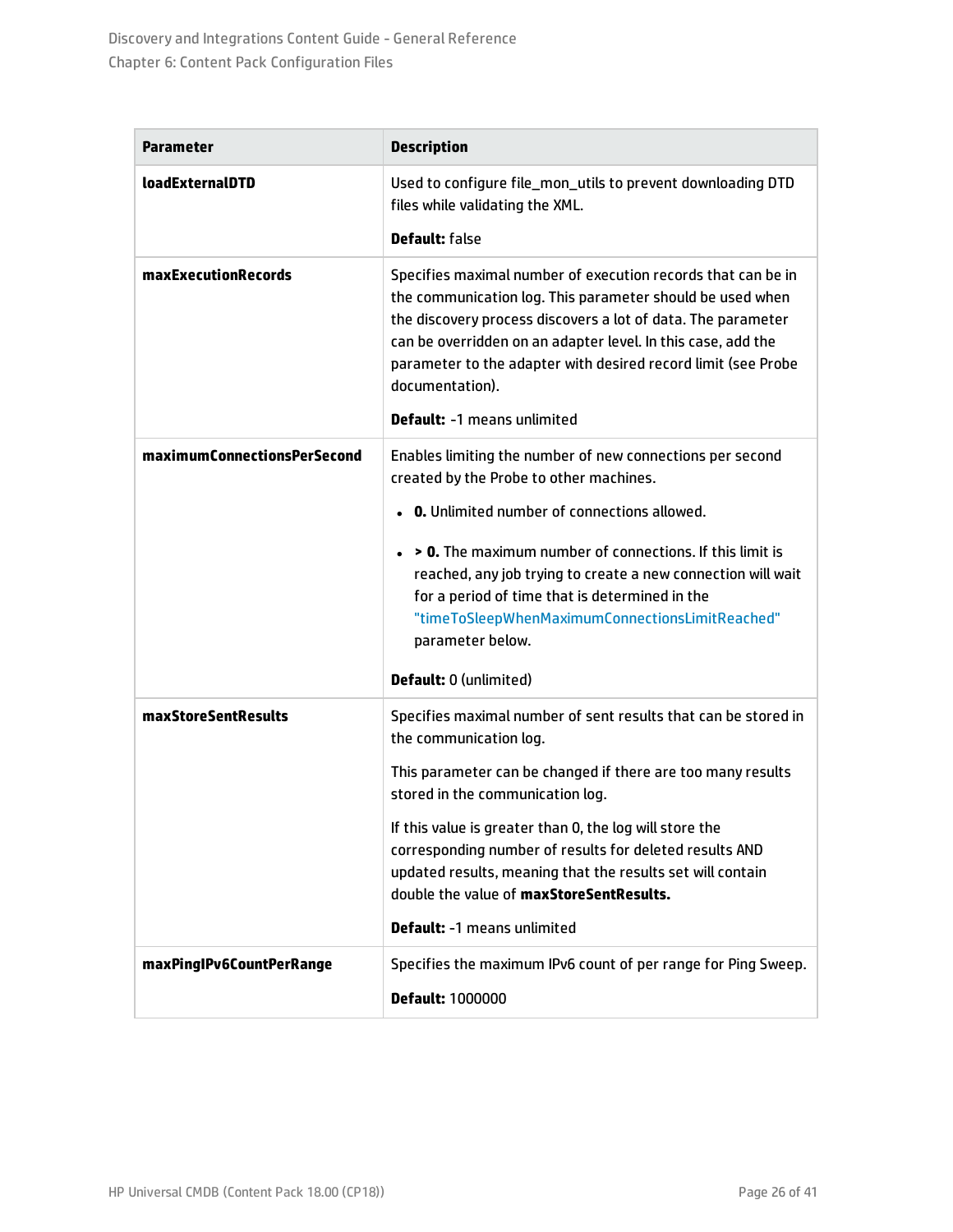| <b>Parameter</b>                     | <b>Description</b>                                                                                                                                       |
|--------------------------------------|----------------------------------------------------------------------------------------------------------------------------------------------------------|
| multipleDB2Instances                 | Indicates whether multiple DB2 instances are installed on the<br>same server.                                                                            |
|                                      | <b>Default: true</b>                                                                                                                                     |
| multipleUpdateIgnoreTypes            | Used by UCMDB. The Probe does not generate a Multiple<br>updates in bulk warning for enumerated CI types.                                                |
| notRecordedMethods                   | Specifies a list of methods that are not to be recorded in the<br>communication log.                                                                     |
|                                      | To remove a method from being recorded in the<br>communication log, copy its name from the communication log<br>and add it here.                         |
|                                      | <b>Example:</b>                                                                                                                                          |
|                                      | <property name="notRecordedMethods"></property>                                                                                                          |
|                                      | <method>getLastCommandOutputBytes</method>                                                                                                               |
|                                      |                                                                                                                                                          |
| <b>NtcmdAgentRetention</b>           | NTCMD agent retention mode. Specifies how to handle a<br>remote NTCMD service and its executable file when closing the<br>connection.                    |
|                                      | • O (default). Unregister the service and delete the remote<br>executable file.                                                                          |
|                                      | • 1. Unregister the service but keep the executable file on the<br>file system.                                                                          |
|                                      | • 2. Leave the service running, keep the executable file.                                                                                                |
| <b>NtcmdSessionUseProcessBuilder</b> | This parameter is for NtcmdSessionAgent and should be always<br>be true. This parameter tells how to create a new process.                               |
|                                      | . true. The new process will be created by ProcessBuilder<br>(new API from Java 5.0)                                                                     |
|                                      | • false. The new process will be created by Runtime.exec (old<br>API, from Java 1.4.2). Set to false only in case of backward<br>compatibility problems. |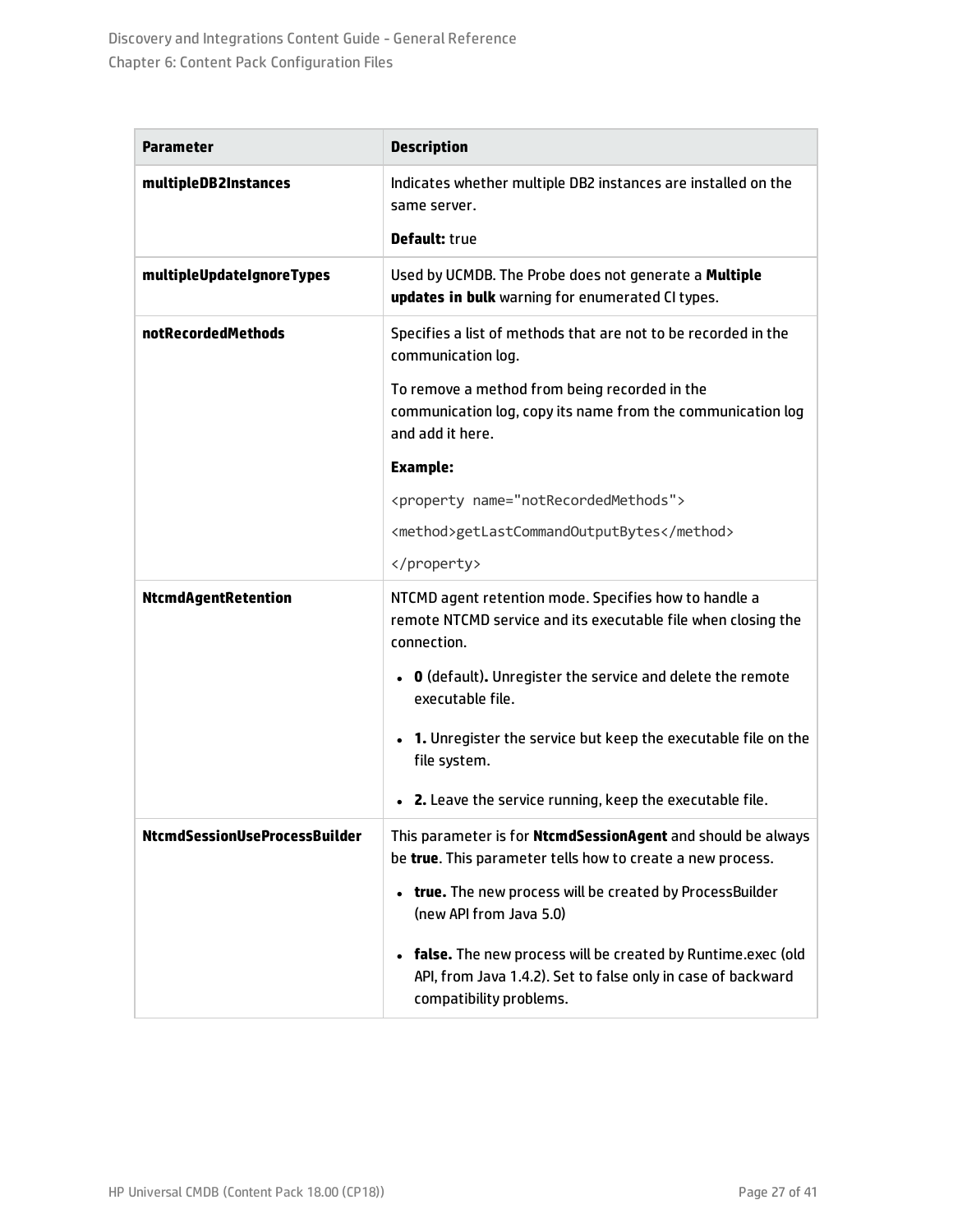| Parameter                       | <b>Description</b>                                                                                                                                                                                            |
|---------------------------------|---------------------------------------------------------------------------------------------------------------------------------------------------------------------------------------------------------------|
| objectSendAmountThreshold       | When the number of discovered objects exceeds this threshold,<br>the objects are immediately sent to the server. Requires using<br>the sendObject(s) API in jython scripts.                                   |
|                                 | Default: 2000 objects                                                                                                                                                                                         |
| objectSendTimeThreshold         | When more than the specified time (in seconds) has passed<br>since the previous object report, the objects are immediately<br>sent to the server. Requires using the OsendObject(s) API in<br>jython scripts. |
|                                 | <b>Default: 300 seconds</b>                                                                                                                                                                                   |
| pingClientTypeIp                | (Only for the Inventory Discovery by Scanner job) Indicates<br>whether to allow to ping Client IP addresses.                                                                                                  |
|                                 | <b>Default: false</b>                                                                                                                                                                                         |
| pingHostName                    | (Only for the Inventory Discovery by Scanner job) Indicates<br>whether to allow to ping host names.                                                                                                           |
|                                 | <b>Default: false</b>                                                                                                                                                                                         |
| portExpirationTime              | The expiration time (in seconds) of the TCP/UDP port entry in<br>the Probe's database.                                                                                                                        |
|                                 | <b>Default: 60 seconds</b>                                                                                                                                                                                    |
| powershellConnectionIdleTimeout | Defines the maximum idle time (in milliseconds) for the<br>powershellconnector.exe process.                                                                                                                   |
|                                 | The timer resets its state after each command execution.                                                                                                                                                      |
|                                 | Default: 3600000 milliseconds (1h)                                                                                                                                                                            |
| processExpirationTime           | The expiration time (in seconds) of the Process entry in the<br>Probe database.                                                                                                                               |
|                                 | Default: 60 seconds                                                                                                                                                                                           |
| protocolConnectionOrder         | The protocol connection order for the Host Connection by<br>Shell job.                                                                                                                                        |
|                                 | Default: ssh, telnet, ntadmin                                                                                                                                                                                 |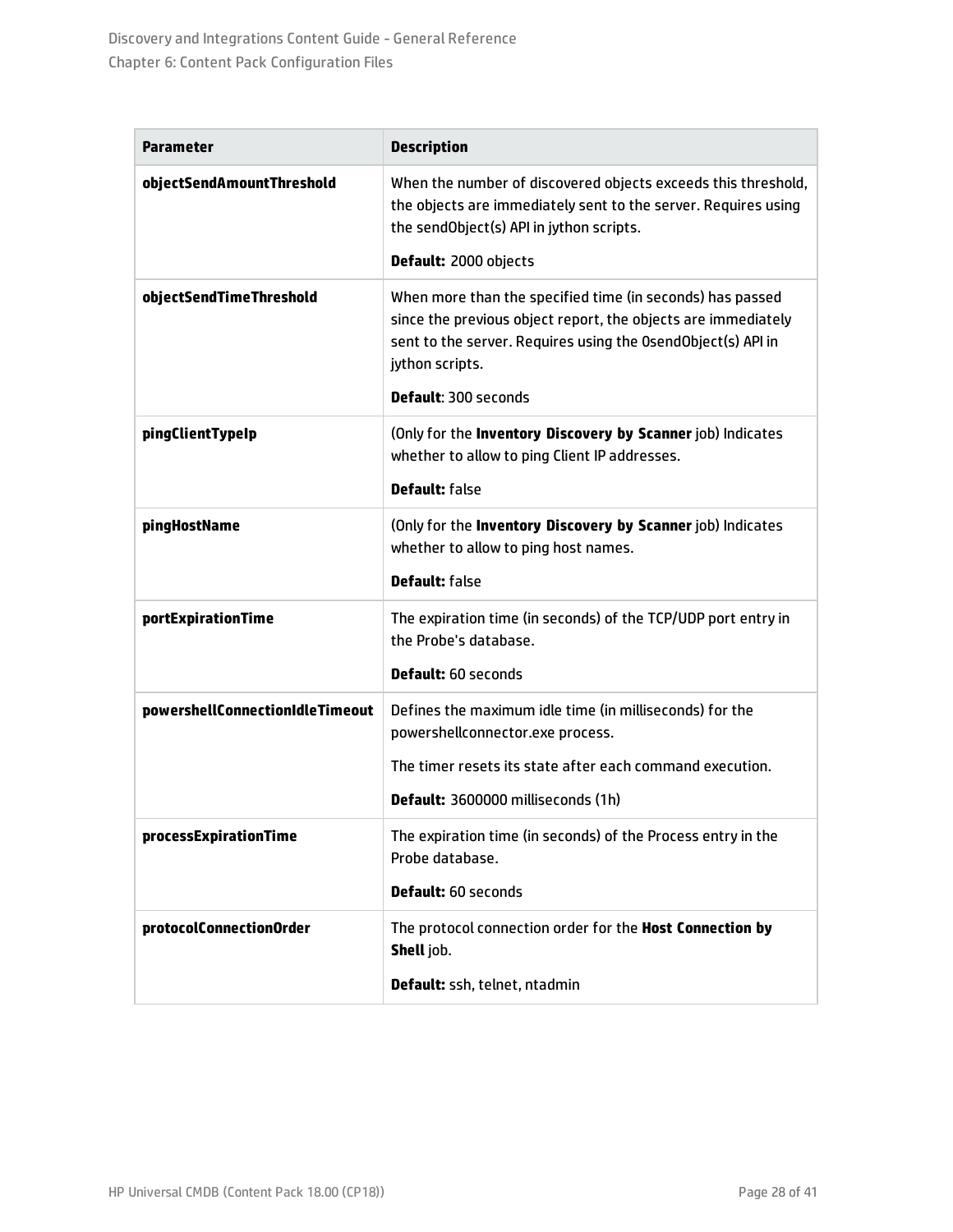| Parameter                     | <b>Description</b>                                                                                                                                                                                                                                                                                                                                                                                                                                    |
|-------------------------------|-------------------------------------------------------------------------------------------------------------------------------------------------------------------------------------------------------------------------------------------------------------------------------------------------------------------------------------------------------------------------------------------------------------------------------------------------------|
| <b>remoteProcessTimeout</b>   | After being launched, the remote process should connect with<br>the Probe within the defined time (in milliseconds), otherwise<br>the following error is produced: Failed to connect to remote<br>process.<br><b>Default: 300000 milliseconds (5 minutes)</b>                                                                                                                                                                                         |
| <b>removeCopiedFiles</b>      | In some cases DFM copies scripts and third-party utilities on a<br>client machine. The removeCopiedFiles parameter defines<br>whether these files should (true) or should not (false) be<br>deleted after discovery is finished.                                                                                                                                                                                                                      |
| reportSapAppServerDatabase    | Indicates whether to report SAP Application Server databases<br>that are based on the configuration file content.<br>Only affects the Host Applications by Shell, and SAP ABAP<br>Topology by SAP JCO jobs.<br><b>Default: false</b>                                                                                                                                                                                                                  |
| reportPhysicalSerialNumbers   | Indicates whether to report physical serial numbers from<br>hwsmbiosPhysicalAttributeSerialNumber of scan files.<br><b>Default: false</b>                                                                                                                                                                                                                                                                                                             |
| <b>ResultProcessIsLenient</b> | When setting to true, the discovery result processing is lenient,<br>which is not recommended:<br>• If a reported string attribute has a too large value, the<br>string is automatically truncated according to the CMDB<br><b>Class Model definition.</b><br>• If the OSH attribute is invalid (type/nonexisting<br>attribute/missing ID attribute), only the invalid OSH is<br>dropped, rather than entire bulk (default).<br><b>Default:</b> false |
|                               |                                                                                                                                                                                                                                                                                                                                                                                                                                                       |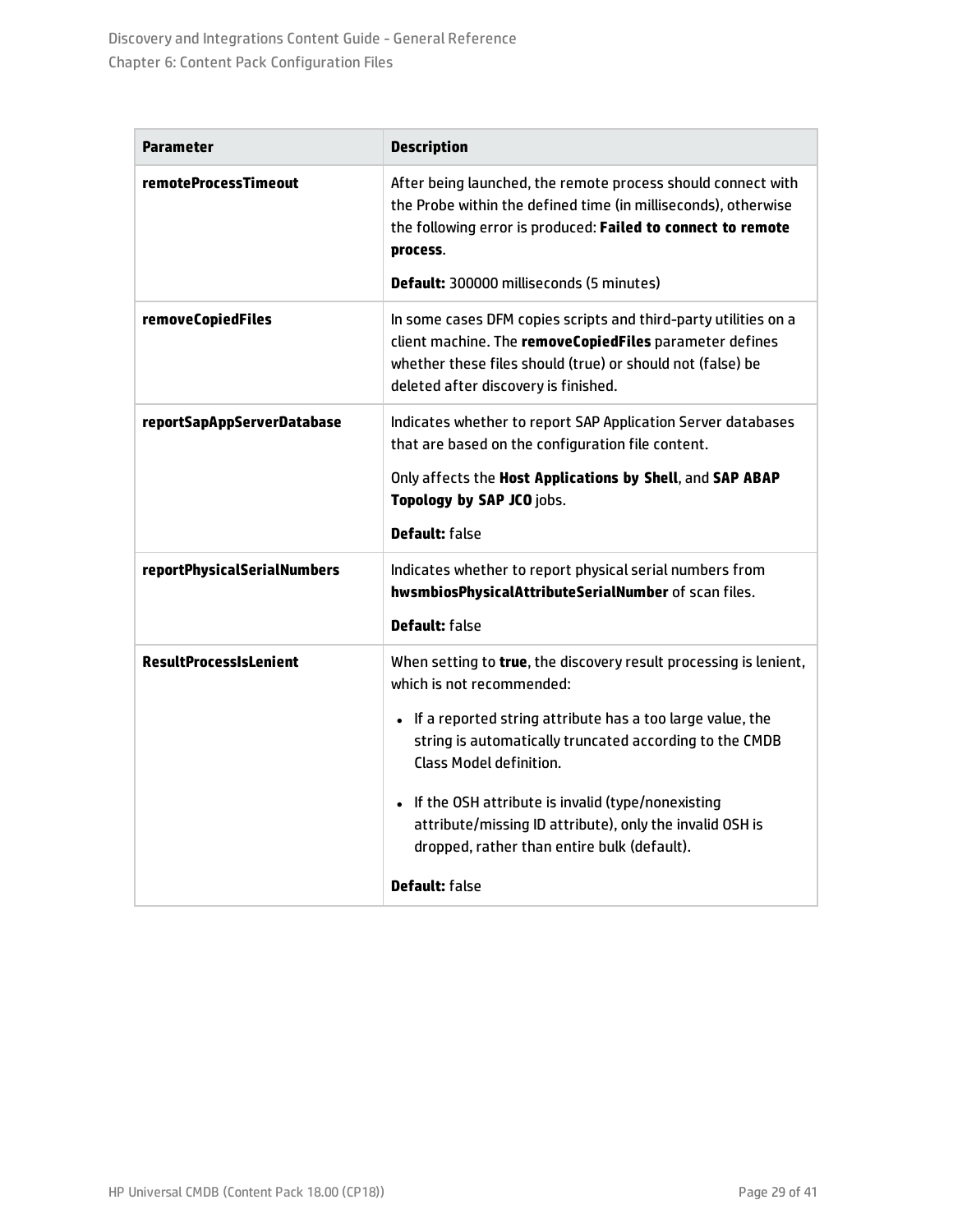| <b>Parameter</b>               | <b>Description</b>                                                                                                                                                                                                                                                                                                                                                                                                                                                      |
|--------------------------------|-------------------------------------------------------------------------------------------------------------------------------------------------------------------------------------------------------------------------------------------------------------------------------------------------------------------------------------------------------------------------------------------------------------------------------------------------------------------------|
| setBiosUuidToMicrosoftStandart | Indicates whether the BIOS UUID value for Windows operating<br>systems should be reported in Microsoft style (some bytes<br>order reversed) instead of the original BIOS value. Affects Host<br>Connection jobs.<br>• false (default). Converts to original BIOS stored value<br>• true. Converts to Microsoft standard.<br>Note: Setting this parameter to true may result in conflicts<br>with the BIOS UUID value discovered by VMware jobs or<br>some integrations. |
|                                |                                                                                                                                                                                                                                                                                                                                                                                                                                                                         |
| shellGlobalBandwidthLimit      | The maximum bandwidth (in kilobits per second) to upload and<br>download files to and from the discovery node                                                                                                                                                                                                                                                                                                                                                           |
|                                | Note: If no value or 0 is assigned, all of the available<br>bandwidth is used.                                                                                                                                                                                                                                                                                                                                                                                          |
| shellGlobalCommandTimeout      | Global timeout (in milliseconds) for all Shell client commands.<br>Indicates how long to wait for a command's result.<br>Default: 15000 milliseconds                                                                                                                                                                                                                                                                                                                    |
| siebelCommandTimeout           | The amount of time to wait for the Siebel command's result.<br>Default: 3 minutes (180000 ms)                                                                                                                                                                                                                                                                                                                                                                           |
| snmpGlobalRequestTimeout       | This is the time, in milliseconds, after which a request using<br>SNMP will timeout.<br>Default: 3,000 milliseconds                                                                                                                                                                                                                                                                                                                                                     |
|                                | Note: This value is global for all SNMP requests. If you want<br>to override the SNMP request timeout for a specific query<br>(where you know the query takes more time than the<br>default timeout), provide the timeout value as a second<br>parameter to the executeQuery method on the SNMP<br>client: snmpClient.executeQuery(SNMP_QUERY_STRING,<br>QUERY_TIMEOUT_IN_MILLISECONDS).                                                                                |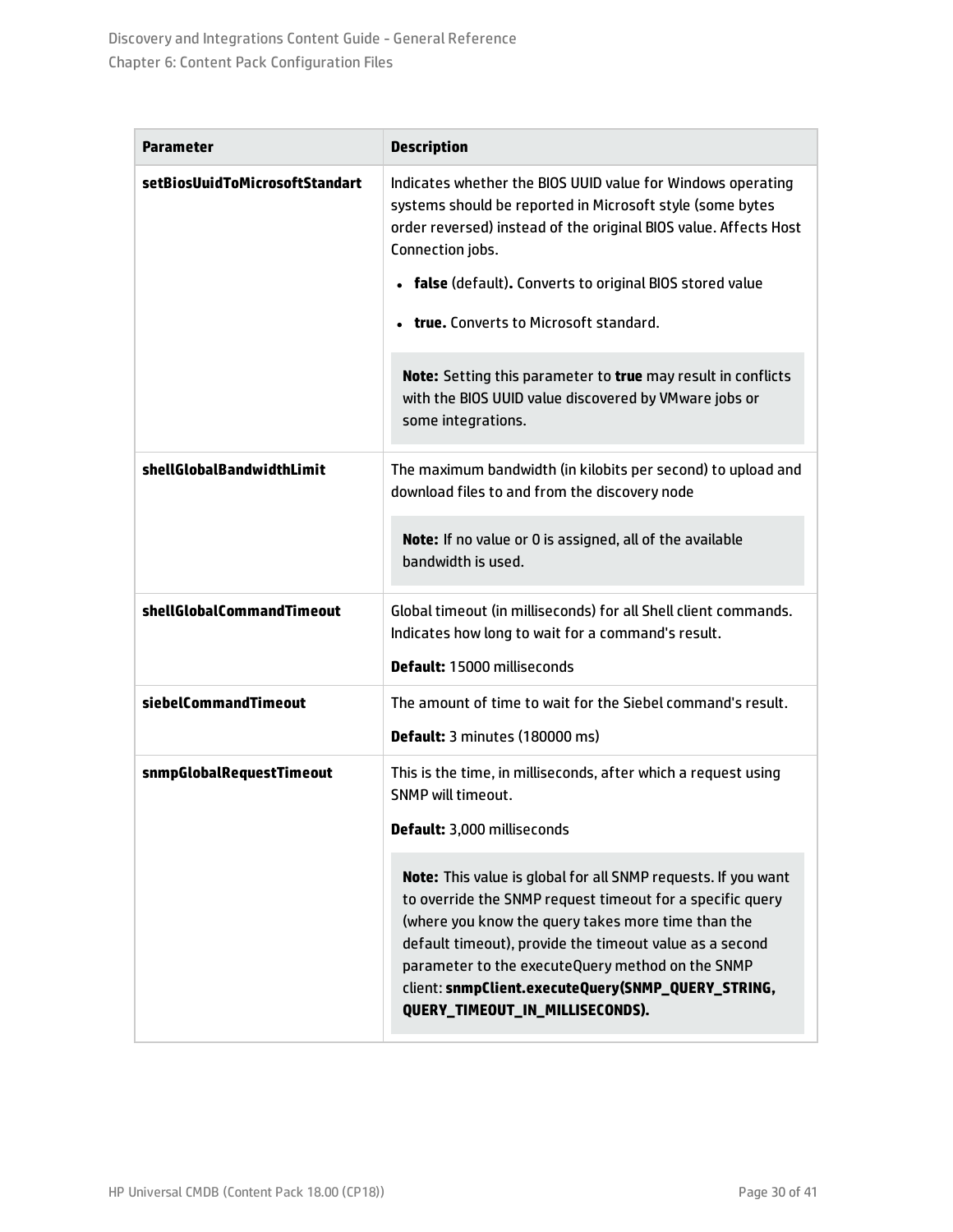<span id="page-30-0"></span>

| snmpTestQueries                                          | Defines the default SNMP test query for SNMP Agent. Can be<br>overridden for specific devices.                                                                                                                |
|----------------------------------------------------------|---------------------------------------------------------------------------------------------------------------------------------------------------------------------------------------------------------------|
|                                                          | <b>Default:</b>                                                                                                                                                                                               |
|                                                          | <property name="snmpTestQueries"></property>                                                                                                                                                                  |
|                                                          | <query><br/>1.3.6.1.2.1.1.1,1.3.6.1.2.1.1.2,<br/>string</query>                                                                                                                                               |
|                                                          |                                                                                                                                                                                                               |
| ssh-log-level                                            | The SSH log level.                                                                                                                                                                                            |
|                                                          | Levels: 1-7, where 7 is the most detailed defect level.                                                                                                                                                       |
| tcpExpirationTime                                        | The expiration time (in hours) of TCP connection entry in probe<br>database.                                                                                                                                  |
|                                                          | <b>Default: 24 hours</b>                                                                                                                                                                                      |
| timeToSleepWhenMaximum<br><b>ConnectionsLimitReached</b> | Determines how long (in milliseconds) a job needs to wait until a<br>new connection can be created, assuming the maximum<br>connections limit has been reached. (See<br>"maximumConnectionsPerSecond" above.) |
|                                                          | <b>Default: 1000 milliseconds (1 second)</b>                                                                                                                                                                  |
|                                                          | Note: If maximumConnectionsPerSecond = 0 this property<br>is ignored.                                                                                                                                         |
| tnsnamesFilePaths                                        | Paths to search the tnsnames.ora file (including tnsnames.ora<br>itself, comma separated)                                                                                                                     |
|                                                          | <b>Example:</b>                                                                                                                                                                                               |
|                                                          | <property name="&lt;br">"tnsnamesFilePaths"&gt;<br/>c:\temp\tnsnames.ora<br/></property>                                                                                                                      |
| useIntermediateFileForWmic                               | Usage of an intermediate temporary file for data transfer by<br>wmic command.<br><b>Default: false</b>                                                                                                        |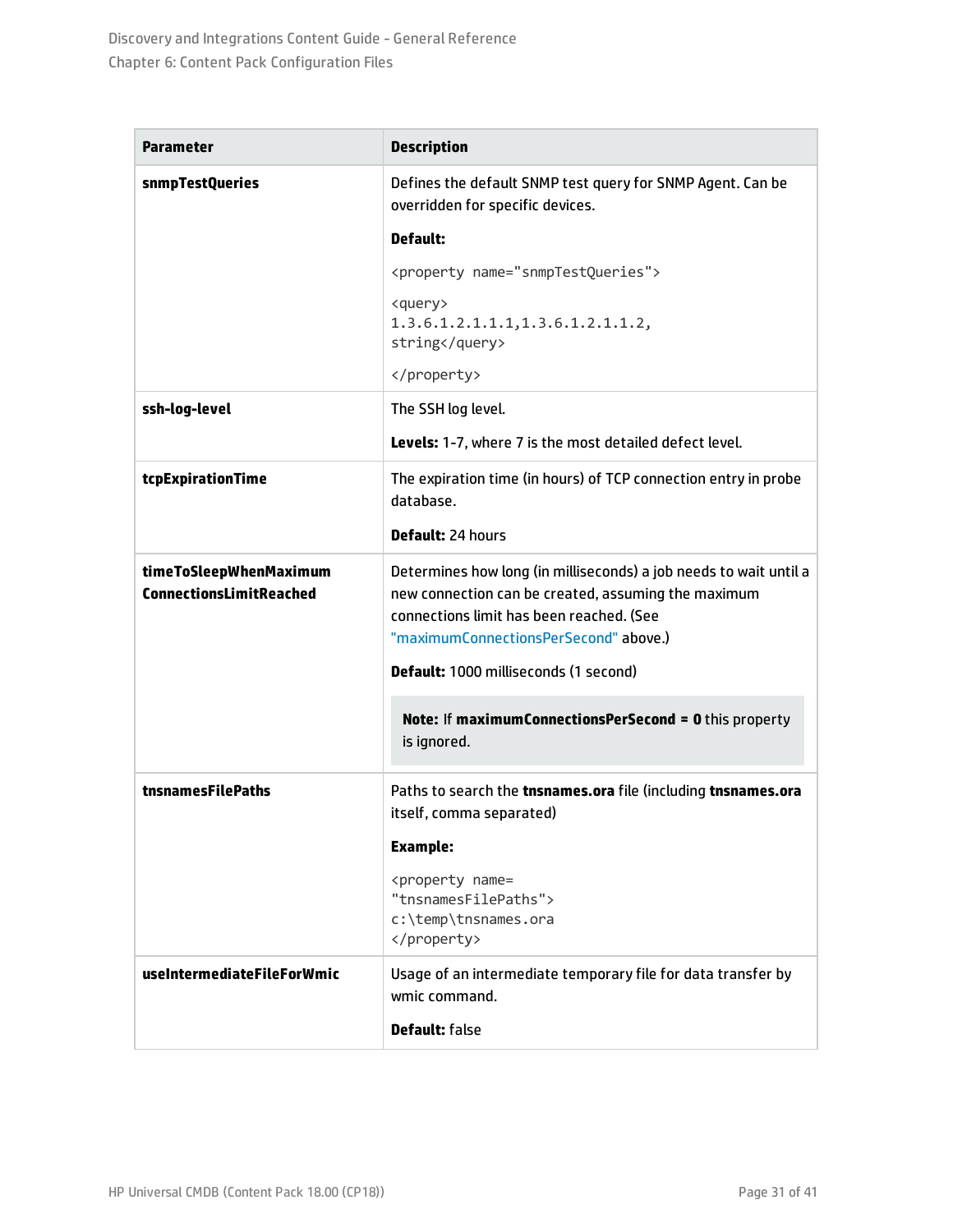| <b>Parameter</b>        | <b>Description</b>                                                                       |
|-------------------------|------------------------------------------------------------------------------------------|
| useJinteropOnWindows    | This property is used on Windows machines.                                               |
|                         | • true. The Probe uses Jinterop for WMI discovery.                                       |
|                         | • false (default). The Probe uses WMIdll native code.                                    |
| useNtcmdModifiedMarkers | $\bullet$ true. The Probe uses markers with counters in NTCMD<br>agents' infrastructure. |
|                         | • false (default). The Probe uses old NTCMD behavior -<br>without markers with counters. |
| useWinexeOnLinux        | This setting is used on non-Windows machines.                                            |
|                         | • true. The Probe uses local winexe executable for NTCMD<br>Windows discovery.           |
|                         | • false (default). The Probe uses Windows remote Proxy.                                  |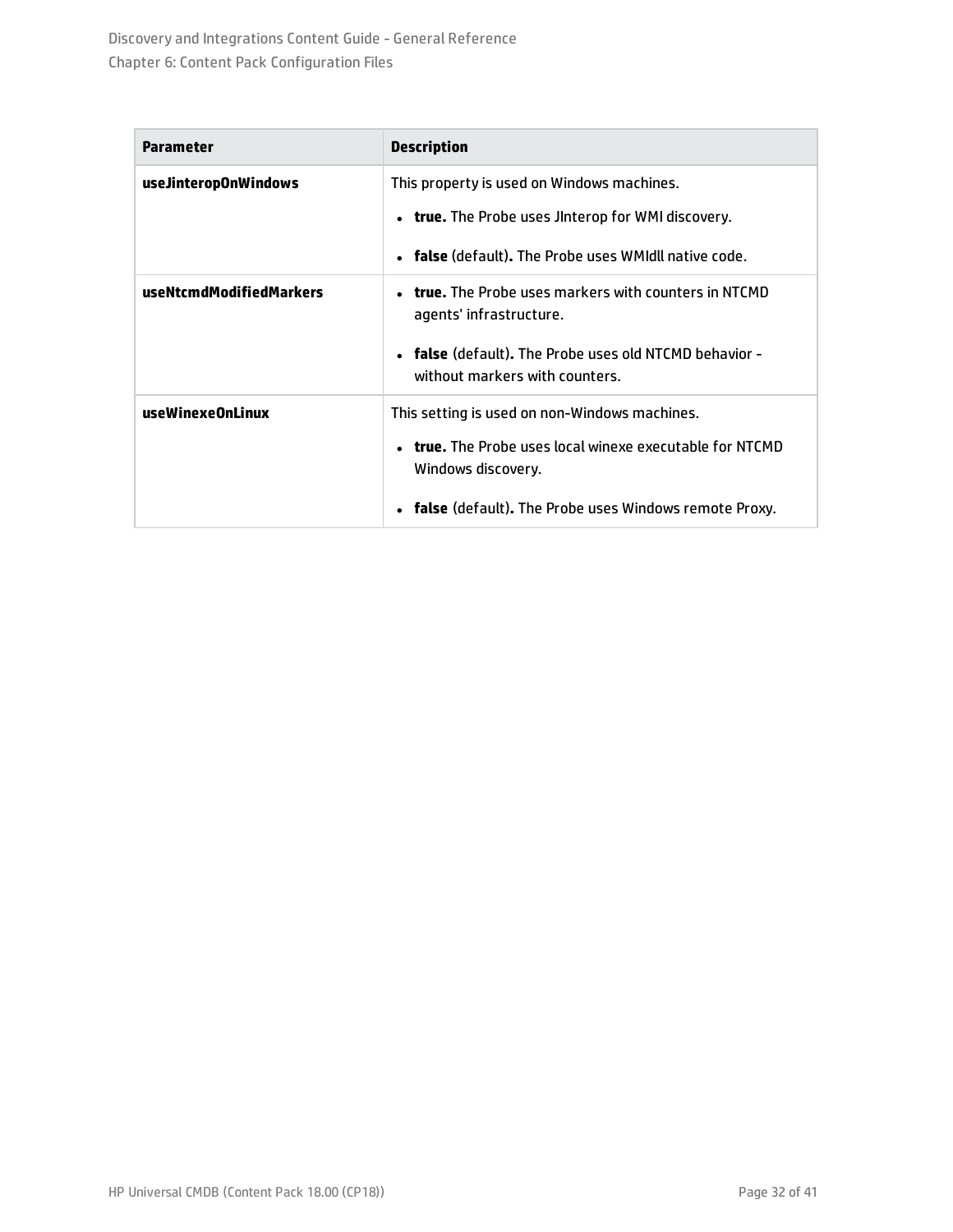## <span id="page-32-0"></span>portNumberToPortName.xml File

The **portNumberToPortName.xml** file is used by DFM as a dictionary to create IpServiceEndpoint CIs by mapping port numbers to meaningful port names. When a port is discovered, the Probe extracts the port number, searches in the **portNumberToPortName.xml** file for the port name that corresponds to this port number, and creates the IpServiceEndpoint CI with that name. If the port name does not appear in this file, the Probe uses the port number as the port name.

You can specify different names for same port number for different IP ranges. In this case, the same port discovered for IPs contained in different ranges will have different port names.

**Note:** The **portNumber** attribute may be a number or a range. Ranges may be separated by commas or dashes or both. For example: "10, 21, 45", "10-21", or "10-21, 45, 110". You may use x as a wildcard in any position in a number. For example "5xx00" includes ports 50000, 50100, 50200, …51000, 51100, 51200, …59900.

For details on adding new ports to be discovered, see "How to Define a New Port" on [page 5](#page-4-0).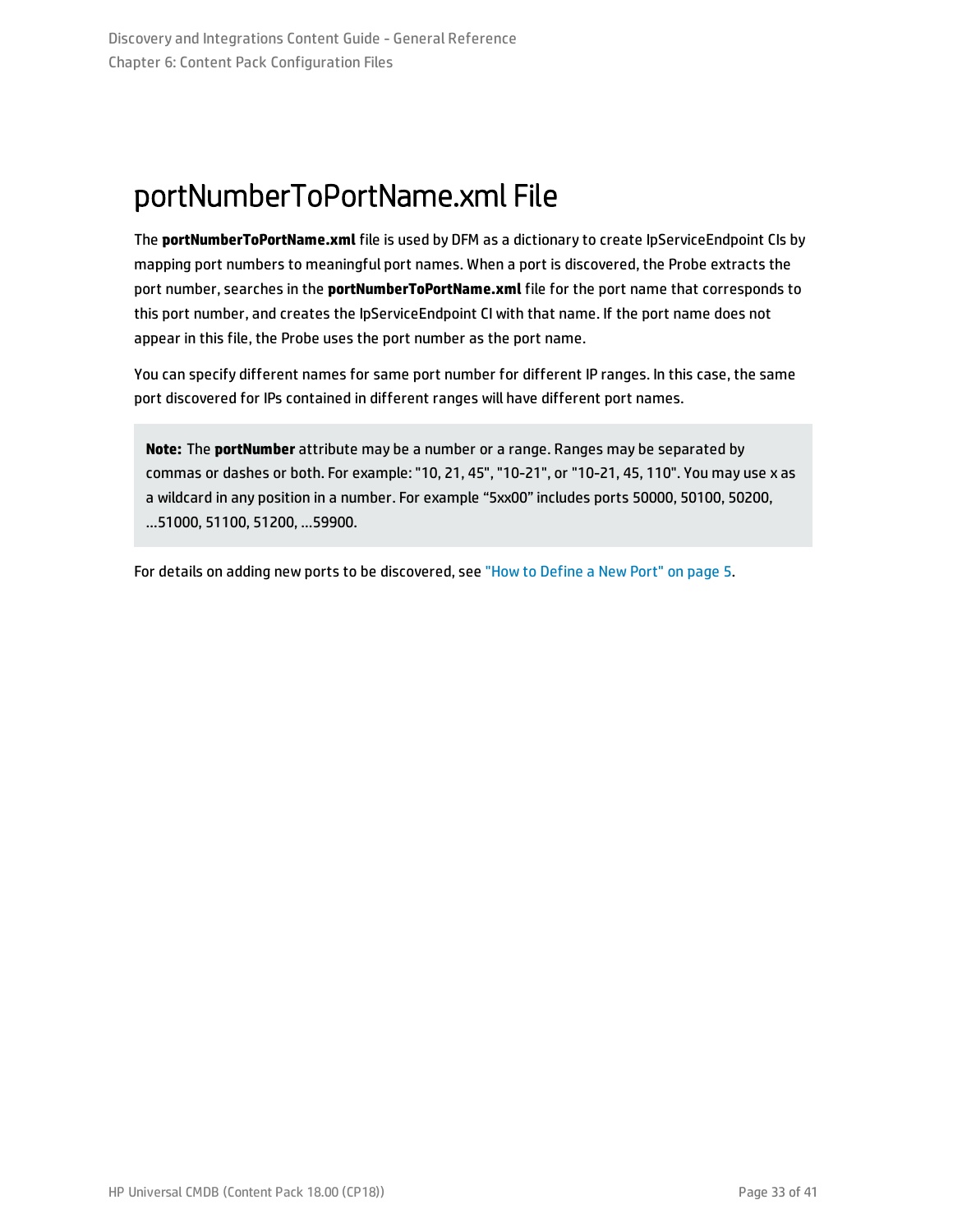# <span id="page-33-0"></span>Chapter 7: Additional Protocol Information

This section includes:

- **.** ["Extended](#page-33-1) Shell Interface" below
- . "How to Create an SSH Connection Based on [Public/Private](#page-33-2) Keys Pair" below
- "How to Enable Support for the AES256-CBC and [AES256-CTR](#page-35-0) Encryption Ciphers" on page 36

### <span id="page-33-1"></span>Extended Shell Interface

UCMDB 10.00 extended the Shell Interface to remove limitations when uploading files to, and downloading files from, Windows machines. This increased functionality applies to the NTCMD and SSH protocols, and UD Agents.

When uploading or downloading files to or from Windows machines, you can set the parameter **setBandwidthLimit**, to restrict network bandwidth consumption.

You can set this parameter in **globalSettings.xml**:

The property is **shellGlobalBandwidthLimit**. For shell objects that support file downloading and uploading, it sets a limit, in kilobits per second, on the amount of bandwidth consumed by the download or upload operation. The value must be a positive integer. The default is 0, meaning no limit. For example:

<property name="shellGlobalBandwidthLimit">0</property>

The speed can be overwritten at adapter level or at job level; for example, when installing or updating UD Agents.

## <span id="page-33-2"></span>How to Create an SSH Connection Based on Public/Private Keys Pair

To create a Secure Shell (SSH) connection based on a public/private keys pair, perform the following steps: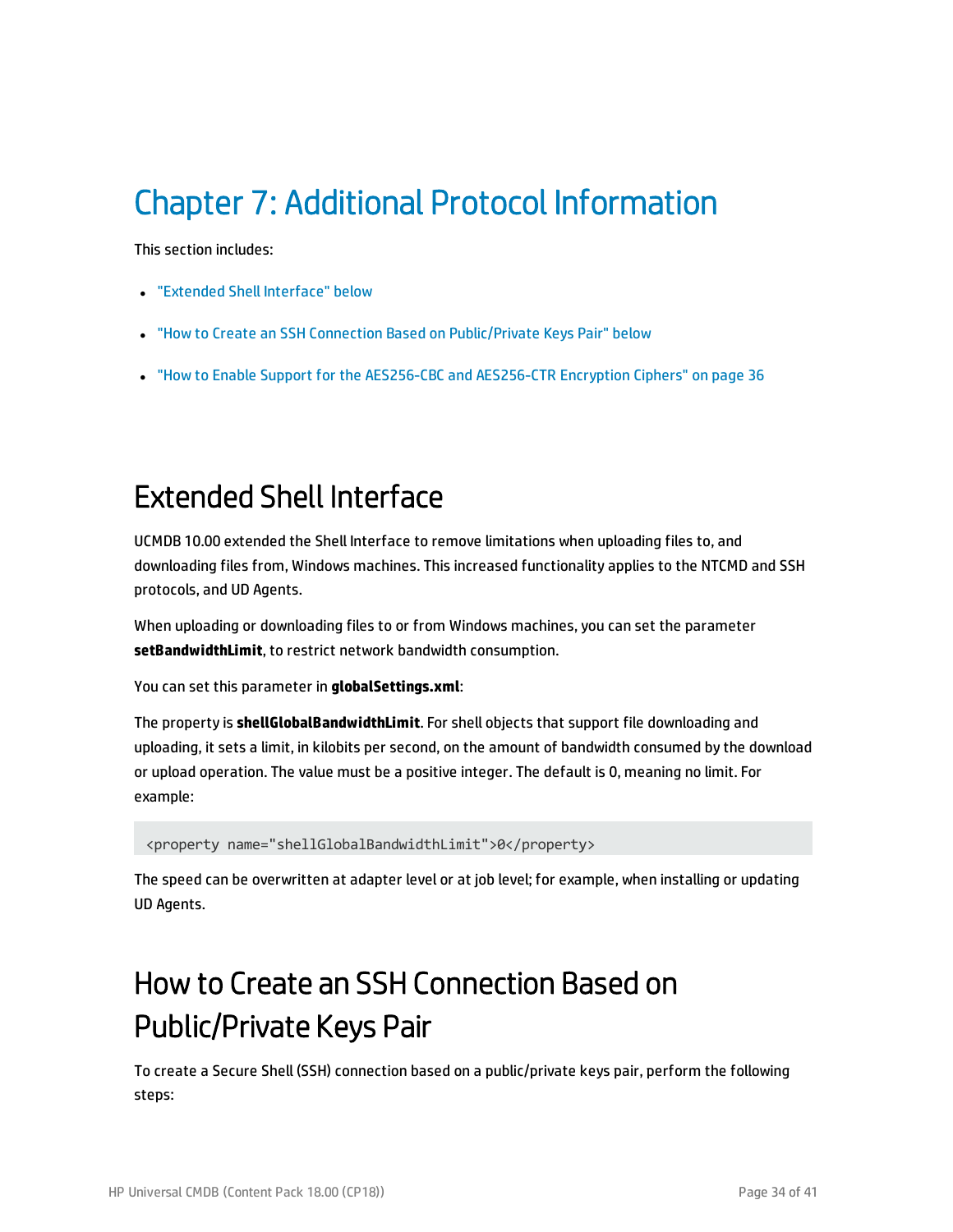1. Open the Mindterm console (on the probe machine) and from the command line run following command:

C:\hp\UCMDB\DataFlowProbe\bin\jre\bin\java.exe -jar C:\hp\UCMDB\DataFlowProbe\content\lib\Mindterm.jar

- 2. In the Mindterm console, go to **File > Create Keypair** and assign the following values:
	- <sup>o</sup> **Key type/format:** choose DSA or RSA
	- <sup>o</sup> **Key length:**
		- <sup>l</sup> **If Key type/format = DSA:** choose 1024
		- <sup>l</sup> **If Key type/format = RSA:** choose one of the following: 768, 1024, 1536, 2048, 4096, 8192, 16384 or 32768
	- <sup>o</sup> **Identity file:** assign a name (the default name is **identity)**
	- <sup>o</sup> **Password:** for no password, do not enter anything

**Caution:** The **OpenSSH .pub format** option must be selected.

- 3. Click **Generate** and move your mouse to generate public/private keys.
- 4. Once the pair is generated, go to **C:\Users\<username>\AppData\Roaming\MindTerm**. This directory contains generated public/private keys pair. The public key has the **.pub** extension.
- 5. Copy the contents of **.pub** file to the remote Linux/Unix machine you want to connect to as follows:
	- a. Connect to the Linux/Unix remote machine and locate the **~/.ssh/authorized\_keys** file (if the file does not exist, create it).
	- b. Open the file for editing as follows:
		- vi ~/.ssh/authorized keys
	- c. Append the contents of the **.pub** file to the **authorized\_keys** file.
	- d. Add <username>@<probe IP> to the end of the contents of the **.pub** file. For example, if the contents of the **.pub** file are:

ssh-dss AAAAB3N.....<snippet>.....r2LnQrqhncpJyL1s0id76j6wA==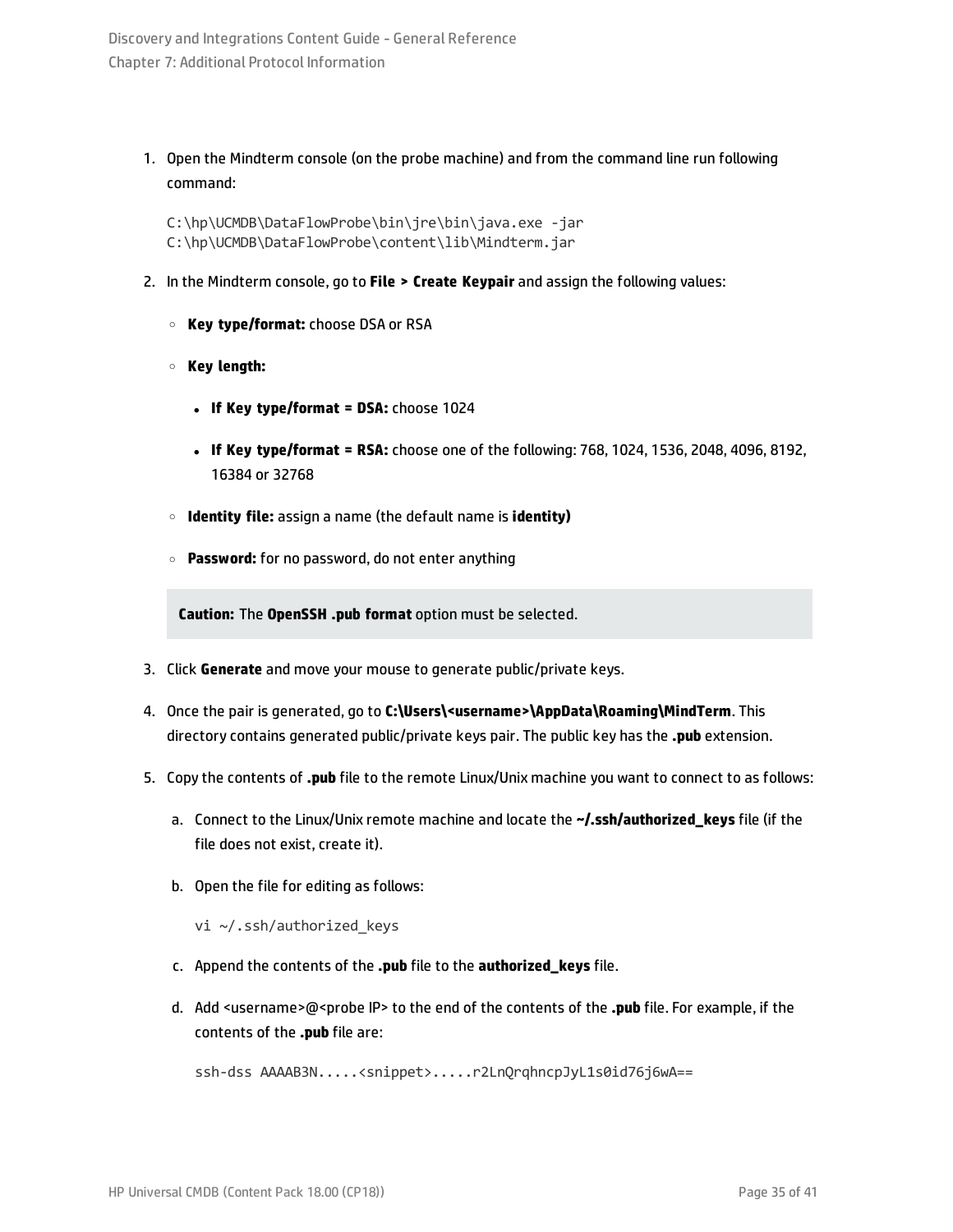and the probe's IP is 16.59.56.255 and the username to connect with is **root**, you would append the following to the contents of the **~/.ssh/authorized\_keys** file:

ssh-dss AAAAB3N.....<snippet>.....r2LnQrqhncpJyL1s0id76j6wA== root@16.59.56.255

- e. Save the **~/.ssh/authorized\_keys** file and close it.
- 6. Open the UCMDB and go to **Data Flow Management > Data Flow Probe Setup > Credentials > SSH Protocol**.
- 7. Add a new SSH protocol with the following parameters:
	- <sup>o</sup> **Authentication Method:** publickey
	- <sup>o</sup> **User Name:** root
	- **Key File Path: C:\\Users\\<username>\\AppData\\Roaming\\MindTerm\\<identity file>, where** <identity file> is the name you entered in step 2.
	- <sup>o</sup> **Password:** if you provided a password during creation of the public/private keys pair, you must enter the same password here.

## <span id="page-35-0"></span>How to Enable Support for the AES256-CBC and AES256-CTR Encryption Ciphers

To enable support for the AES256-CBC and AES256-CTR encryption ciphers, perform the following steps:

- 1. Stop the UCMDB server and Data Flow Probe service.
- 2. Download the **UnlimitedJCEPolicyJDK7.zip** file from [http://www.oracle.com/technetwork/java/embedded/embedded-se/downloads/jce-7-download-](http://www.oracle.com/technetwork/java/embedded/embedded-se/downloads/jce-7-download-432124.html)[432124.html](http://www.oracle.com/technetwork/java/embedded/embedded-se/downloads/jce-7-download-432124.html).
- 3. Extract the ZIP package.
- 4. Copy the **local\_policy.jar** and **US\_export\_policy.jar** files to the **<DataFlowProbe installation folder>\bin\jre\lib\security** directory to replace the old ones.
- 5. Start the UCMDB server and Data Flow Probe service.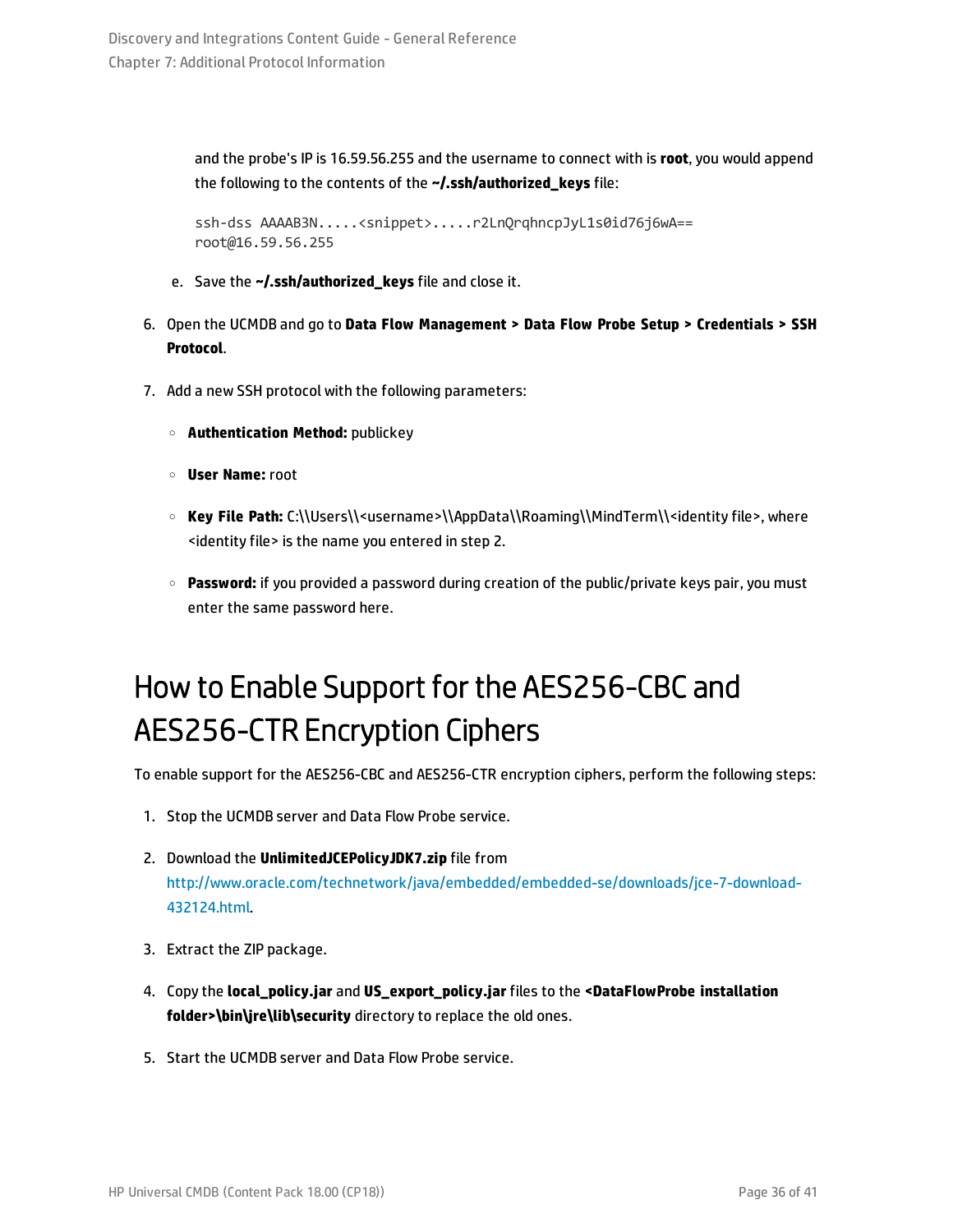# <span id="page-36-0"></span>Chapter 8: Supported UNIX Shells

UCMDB supports use of the following UNIX shells:

- $\bullet$  bash
- $\cdot$  csh
- $\cdot$  ksh
- $\cdot$  tcsh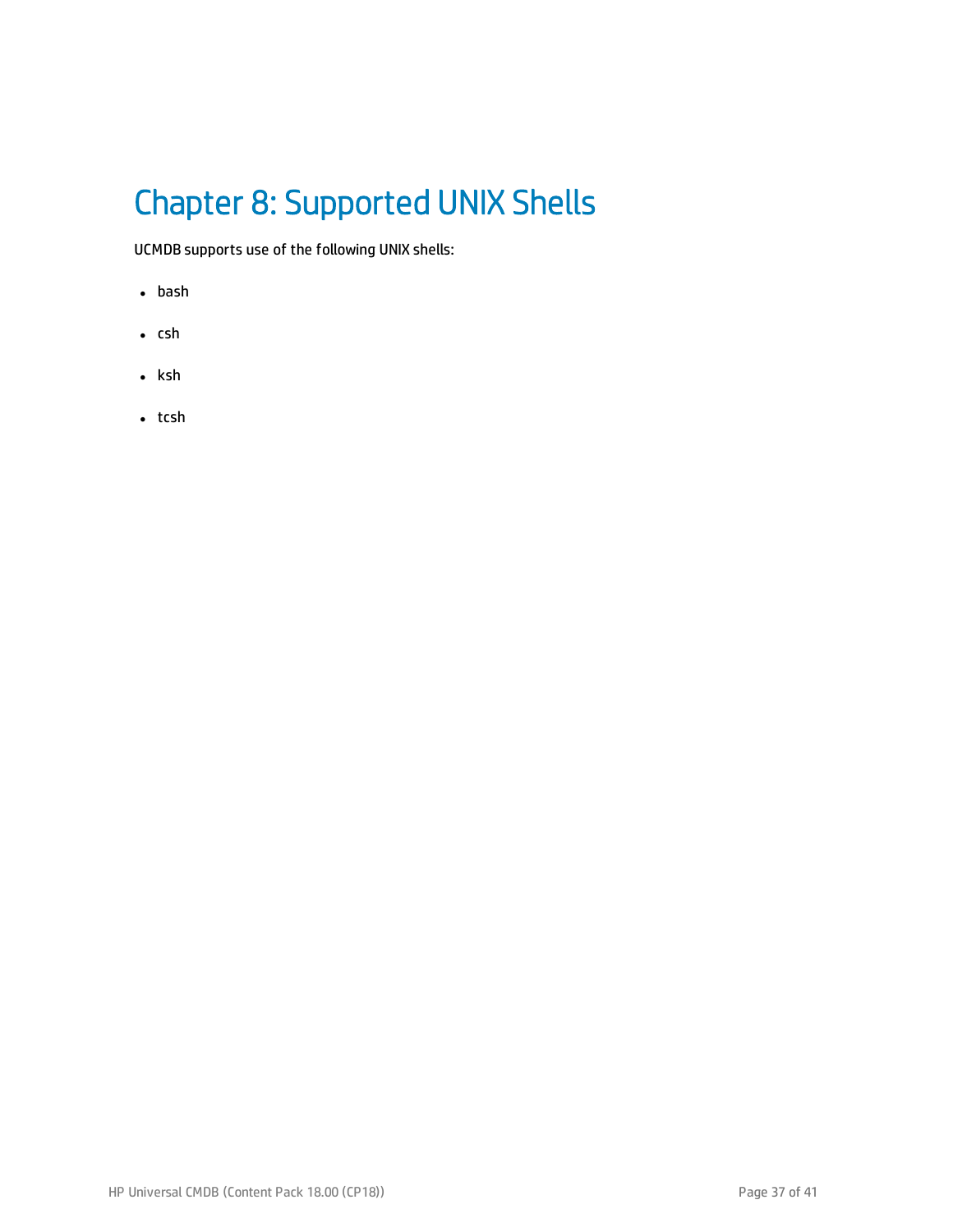# <span id="page-37-0"></span>Chapter 9: Troubleshooting and Limitations

This section describes general troubleshooting and limitations related to performing discovery using Universal Discovery.

**• Problem**: Cannot Connect to Windows Vista/2008-R2 Machines with UAC Enabled

**Reason:** Starting from Windows Vista, Microsoft has changed the security mechanism by introducing the UAC (User Account Control) technology. This change causes problems with HPCmd connecting to remote Windows Vista/2008-R2 machines when using the local administrator account.

**Solution:** The following procedure enables HPCmd connection to remote Windows Vista/2008-R2 machines with UAC enabled.

- <span id="page-37-1"></span>a. Verify the HPCmd connection
	- i. Log on to the Probe machine.
	- ii. Locate the **HPCmd.bat** file in hp\UCMDB\DataFlowProbe\tools directory.
	- iii. Open **cmd.com** in the same directory.
	- iv. At the command prompt, invoke following command:

HPCmd.bat \\<problematic machine name or ip> /USER:<domain>\<username> /PWD:<password>

b. If the HPCmd connection is not successful, check accessibility to the shared folder, admin\$.

Ensure that the Probe machine can access the shared folder, **admin\$**, on the remote machine.

- i. Log on to the Probe machine.
- ii. Select **Start > Run**, and enter \\<remote machine>\admin\$ address.
- iii. If there is no access to **admin\$**:
	- Log on to the remote machine.
	- Select Start > Run, and enter regedit.
	- Locate the following registry subkey: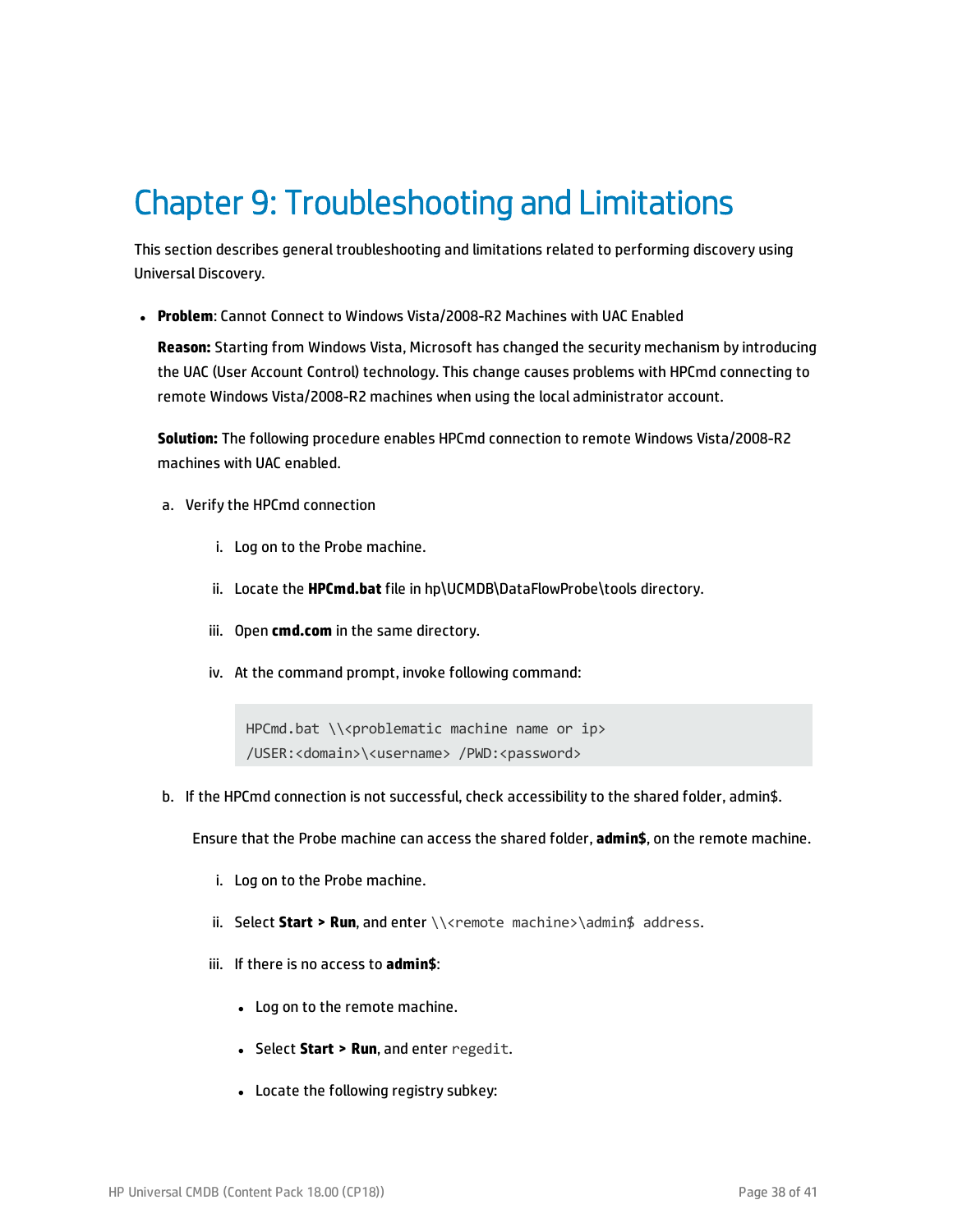HKEY\_LOCAL\_MACHINE\SYSTEM\CurrentControlSet\Services\ LanmanServer\Parameters

- <sup>l</sup> Click **Parameters**.
- <sup>l</sup> If the **AutoShareServer** registry entry does not exist, in the **Edit** menu, select **New** > **DWORD (32-bit) Value.** Enter **AutoShareServer**, and click **OK**.
- <sup>l</sup> Select **AutoShareServer**. In the **Edit** menu, select **Modify**, and in the **Value** box, type 1.
- Exit the Registry Editor, and restart the computer.
- <sup>l</sup> Select **Start > Run**, and enter net start srvnet.
- iv. When access to **admin\$** is successful, try to verify the HPCmd connection again as described in "Verify the HPCmd [connection"](#page-37-1) on the previous page.
- c. If the verification still fails, connect to Windows Vista/2008-R2 machines with UAC enabled.
	- i. On Windows Vista/2008-R2 machines, local administrators do not have full privileges when connected remotely.

Use one of the following options to overcome this problem:

- Connect using domain administrator credentials.
- Enable local administrators to have full privileges by modifying the registry on remote machine as follows:

| Key   | HKEY_LOCAL_MACHINE\SOFTWARE\Microsoft\<br>Windows\CurrentVersion\Policies\system |
|-------|----------------------------------------------------------------------------------|
| Value | LocalAccountTokenFilterPolicy should be set to 1.                                |
|       | If this value is not available, create a new DWORD value and set it to 1.        |

- ii. Restart the machine.
- **Problem:** The file transfer does not work when communicating with the remote Linux/UNIX/Mac OS X machines, as the result operations like Scanner-based Inventory Discovery or deployment of Universal Discovery agents fail.

#### **Solution:**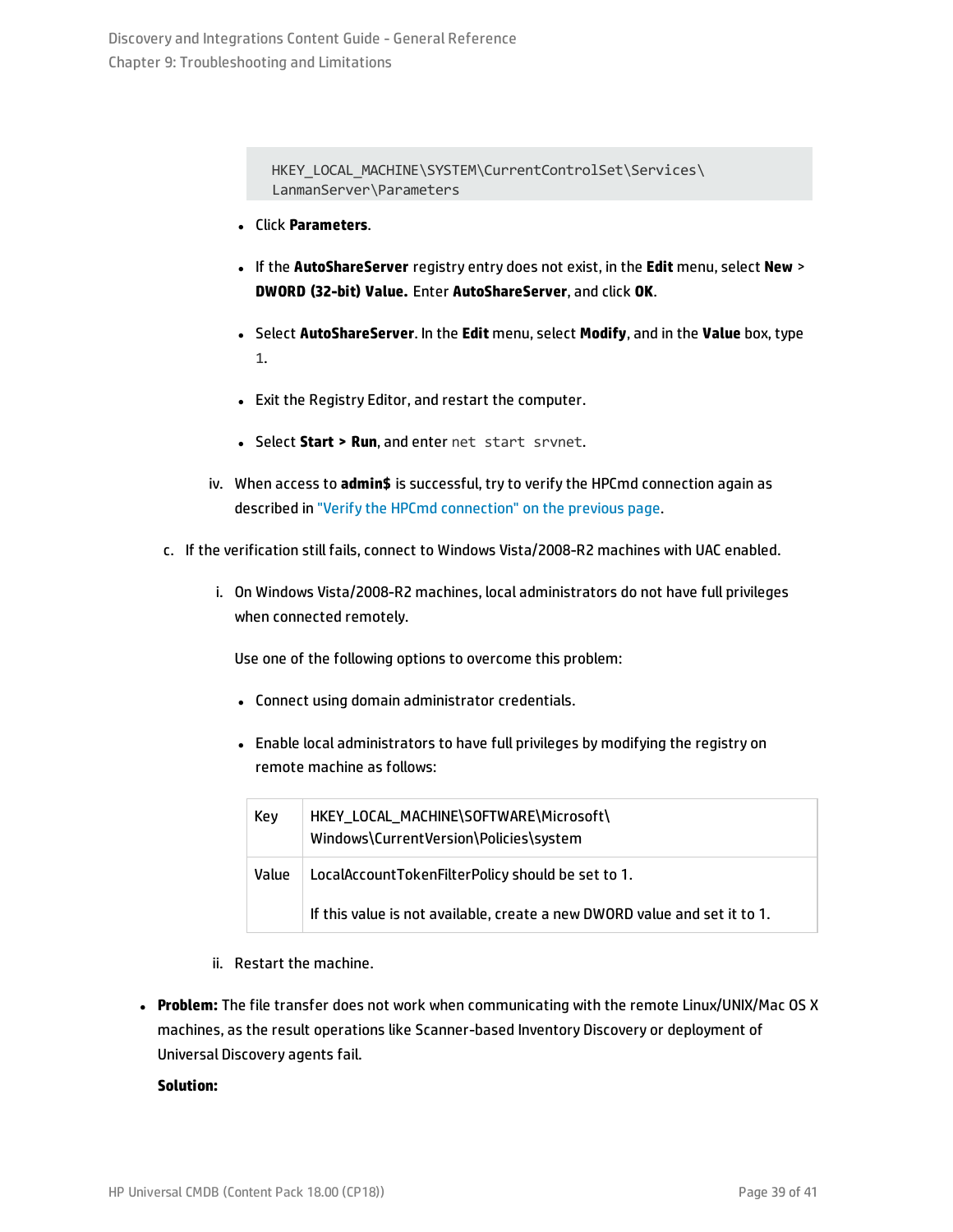- a. Make sure the SSH agent is configured to allow file transfer via the SCP/SFTP protocols.
- b. Make sure that the logon process for the user that is used for the SSH protocol does not have a banner that requires manual user input during the logon process.